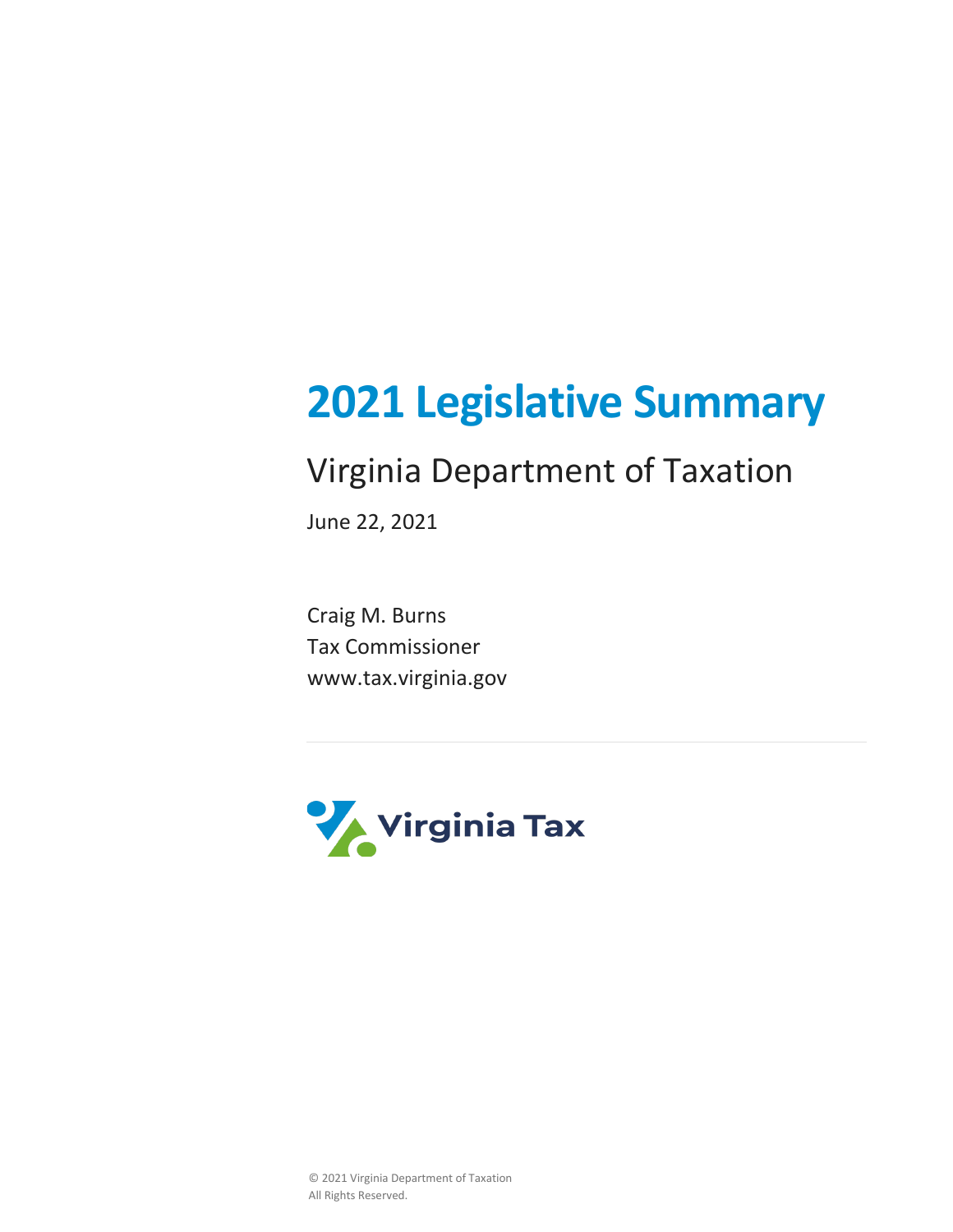[This page intentionally left blank]

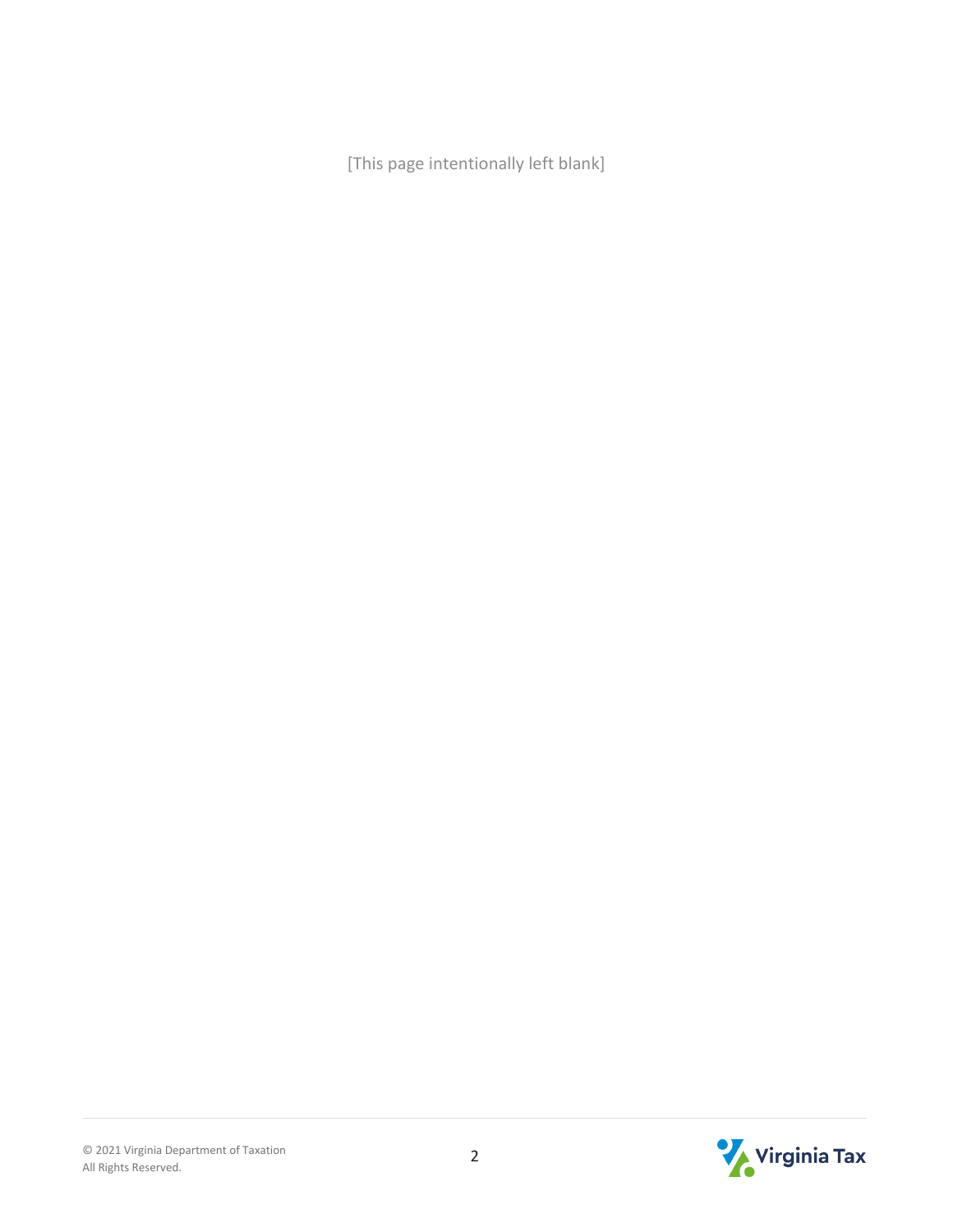## <span id="page-2-0"></span>**Introduction**

The Legislative Summary is published by the Department of Taxation ("Virginia Tax" or "the Department") as a convenient reference guide to state and local tax legislation enacted by the 2021 Session of the General Assembly, including Special Session I and the reconvened session on April 7, 2021. Please note that any legislation enacted after July 1, 2021 is not included. The Summary includes a general description of enacted legislation affecting:

- $\blacktriangleright$  State taxes administered by the Department, and
- **Local taxes for which the Department assists with administration or upon which the Department** renders advisory assistance.

References to chapter numbers are to the corresponding chapters in the **Acts of Assembly**, which may be viewed at [http://lis.virginia.gov.](http://lis.virginia.gov/) Effective dates of the legislation vary and are set out in each description.

In general, legislation affecting taxes administered by other state agencies is not included in the Summary.

The Summary is intended to provide a synopsis of enacted legislation and is for informational purposes only. The Summary is not a substitute for the actual state law, local ordinances, and the Department's regulations or guidelines. Additional information on new legislation affecting state taxes may be obtained from the Department's website at [www.tax.virginia.gov.](http://www.tax.virginia.gov/) Additional information on new local tax legislation should be obtained from your local Commissioner of the Revenue, Treasurer, or Director of Finance.

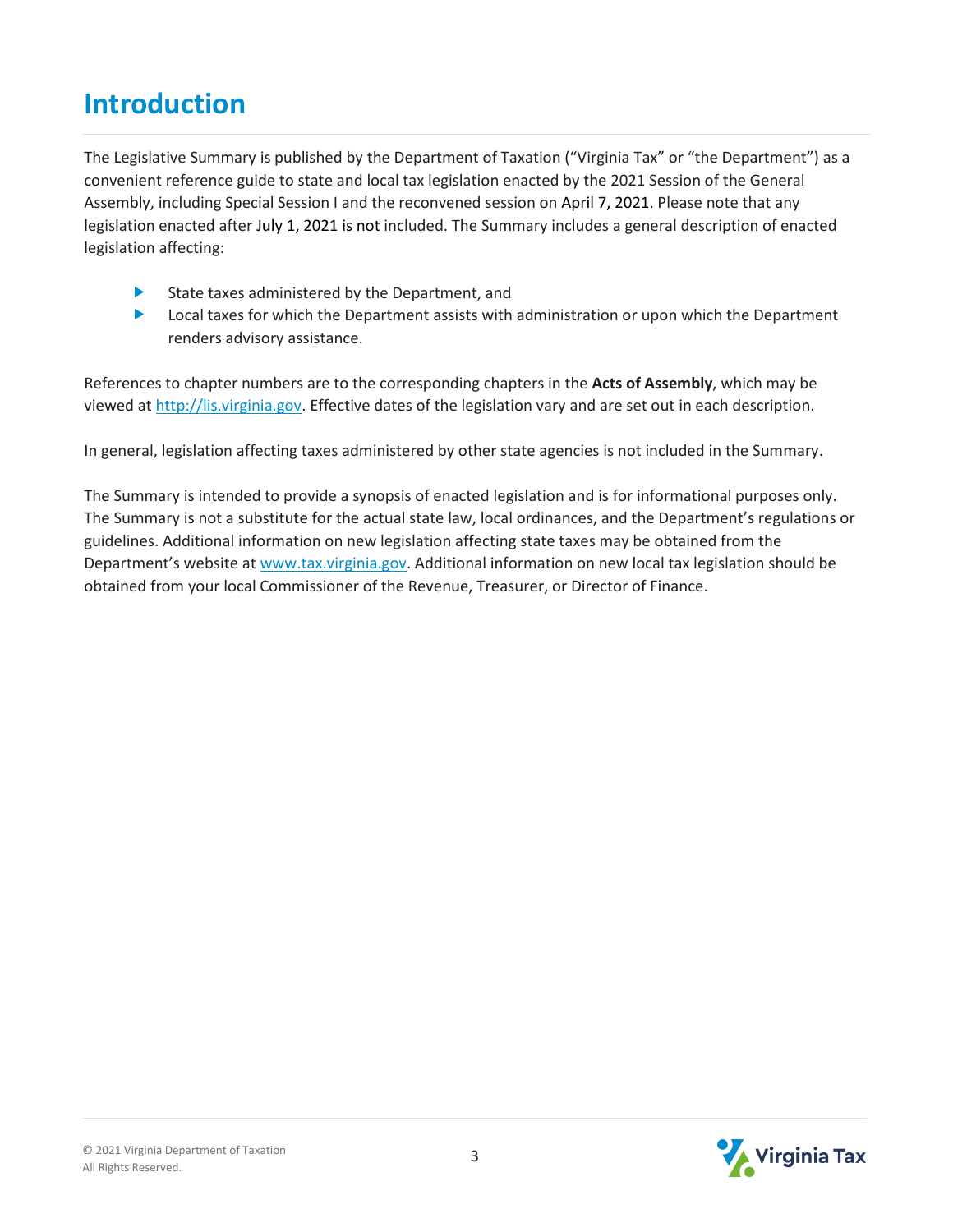## <span id="page-3-0"></span>**Table of Contents**

| Authority to Release Certain Confidential Taxpayer Information to Facilitate Health Coverage     |  |
|--------------------------------------------------------------------------------------------------|--|
|                                                                                                  |  |
| Timeframe for Collection of Delinguent Tax Debt and Contracting of Outside Collection Agencies 7 |  |
|                                                                                                  |  |
|                                                                                                  |  |
|                                                                                                  |  |
|                                                                                                  |  |
| Advancement of Virginia's Fixed Date Conformity to the Internal Revenue Code                     |  |
| Tax Credit for Purchase of Conservation Tillage and Precision Agricultural Equipment 9           |  |
|                                                                                                  |  |
| Research and Development Tax Credits: Expansion of Credits to the Bank Franchise Tax 11          |  |
|                                                                                                  |  |
|                                                                                                  |  |
|                                                                                                  |  |
|                                                                                                  |  |
| Retail Sales and Use Tax Exemption for Data Centers: Requirement for Qualification 13            |  |
|                                                                                                  |  |
|                                                                                                  |  |
|                                                                                                  |  |
|                                                                                                  |  |
| Aircraft Sales and Use Tax; Unmanned Aircraft Exempt from Registration Requirement 16            |  |
|                                                                                                  |  |
| Peanut Tax: Extends Sunset Date of Excise Tax on All Peanuts Grown in Virginia 17                |  |
|                                                                                                  |  |
|                                                                                                  |  |
|                                                                                                  |  |
|                                                                                                  |  |

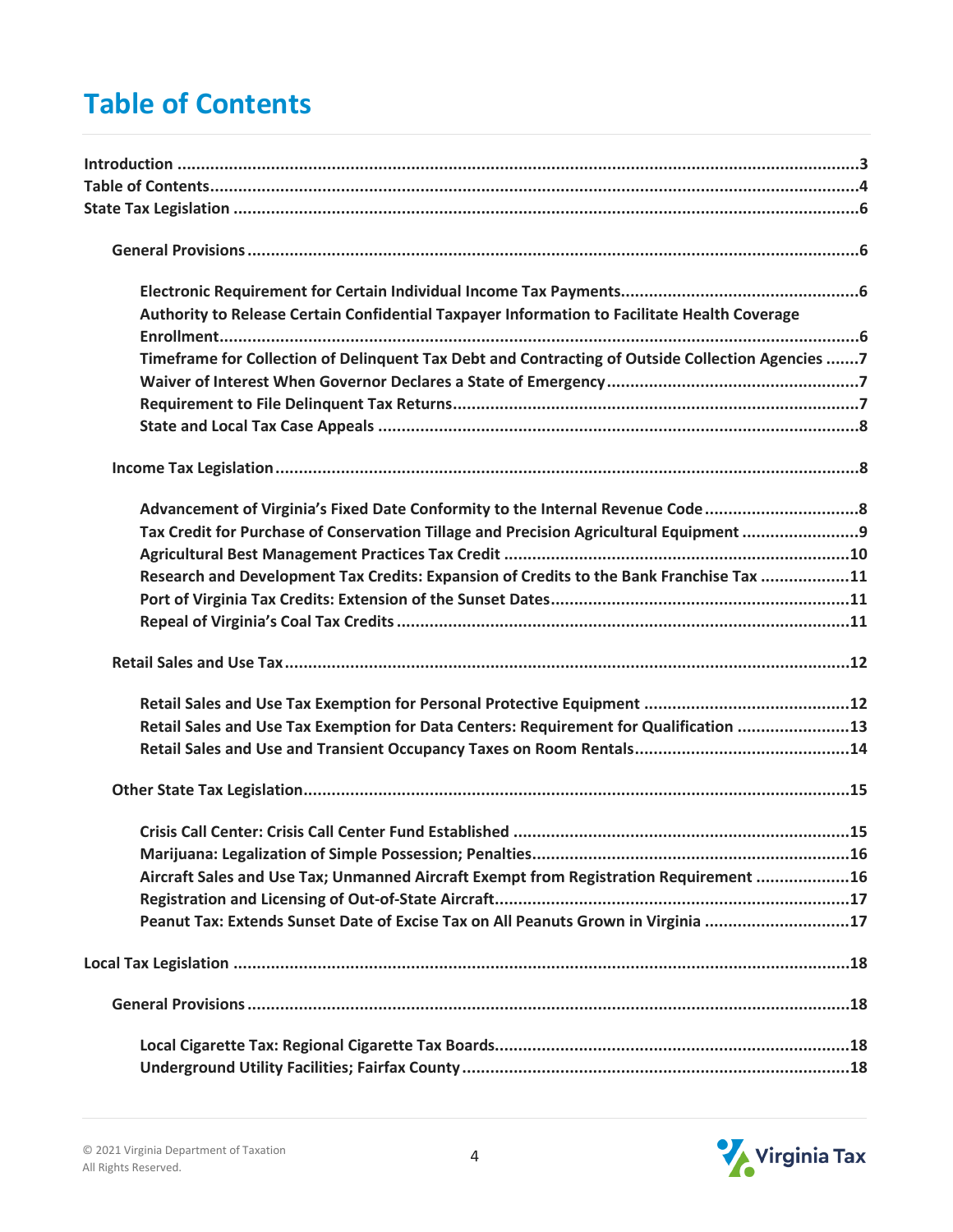| Personal Property Tax Exemption: Motor Vehicles of 100 Percent Disabled Veterans 21       |
|-------------------------------------------------------------------------------------------|
|                                                                                           |
|                                                                                           |
|                                                                                           |
|                                                                                           |
|                                                                                           |
|                                                                                           |
| Working Group to Study the Feasibility of Adopting Unitary Combined Reporting 23          |
|                                                                                           |
| Online Portal for Tax Practitioners: the Department Required to Analyze the               |
|                                                                                           |
| JLARC to Study Increasing the Progressivity of Virginia's Individual Income Tax System 25 |

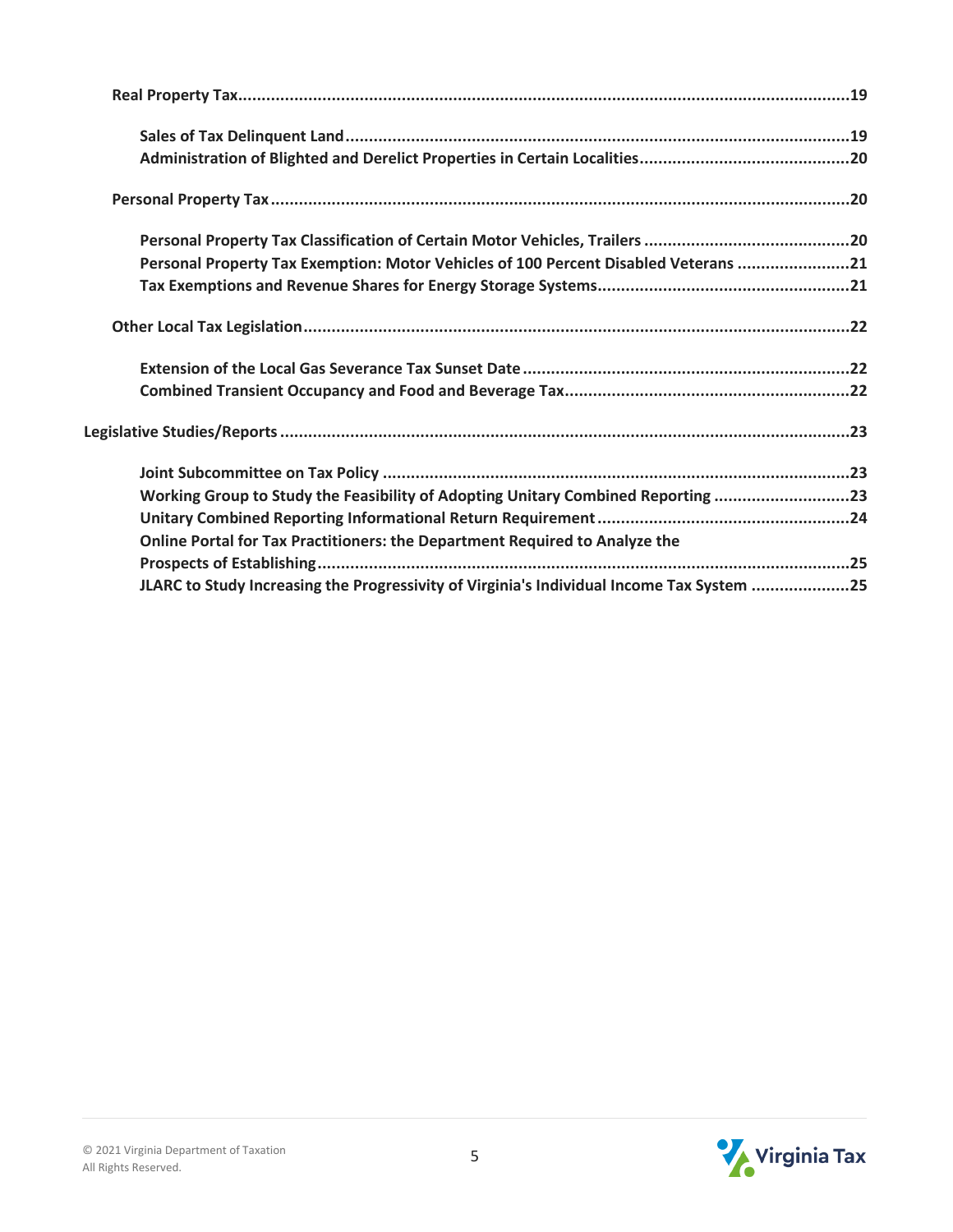## <span id="page-5-0"></span>**State Tax Legislation**

### <span id="page-5-1"></span>**General Provisions**

#### <span id="page-5-2"></span>**Electronic Requirement for Certain Individual Income Tax Payments**

Item 282 (K)(1)(f) of the 2021 Appropriation Act (House Bill 1800, Special Session I, Chapter 552) amends the requirement that certain taxpayers subject to the individual income tax who make estimated tax payments file and remit their individual income tax payments electronically. This requirement is now triggered at lower threshold amounts. Therefore, affected taxpayers are required to make all income tax payments on and after July 1, 2021, electronically if in any taxable year beginning on or after January 1, 2021:

- Any installment payment of estimated tax exceeds \$2,500;
- Any payment made with regard to a return or an extension of time to file exceeds \$2,500; or
- The taxpayer's total tax liability exceeds or can reasonably be expected to exceed \$10,000.

The Department of Taxation is required to provide reasonable advanced notice to taxpayers affected by this lower requirement. Pursuant to Item 282(K)(2)(a) of the 2021 Appropriation Act, the Tax Commissioner has the authority to waive the requirement to file or pay by electronic means.

Effective: Payments made on or after July 1, 2021

#### <span id="page-5-3"></span>**Authority to Release Certain Confidential Taxpayer Information to Facilitate Health Coverage Enrollment**

House Bill 1884 (Special Session I, Chapter 162) requires the Department to include space on its individual income tax returns for an individual to voluntarily provide certain personal information to the Department of Medical Assistance Services ("DMAS"), the Department of Social Services ("DSS"), and the Virginia Health Benefit Exchange ("the Exchange"), and indicate a preferred method for DMAS, DSS, and the Exchange to contact the individual for purposes of an eligibility determination with respect to specified Virginia health programs. This Act modifies Virginia's law regarding confidential taxpayer information to expand the information the Department provides to DMAS, and allows such confidential taxpayer information to also be shared with DSS and the Exchange. The Department is permitted to provide such information to DMAS, DSS, and the Exchange only after entering into a written agreement regarding the transfer of such information. Such confidential taxpayer information obtained under this Act cannot be used to determine whether an individual is ineligible for medical assistance.

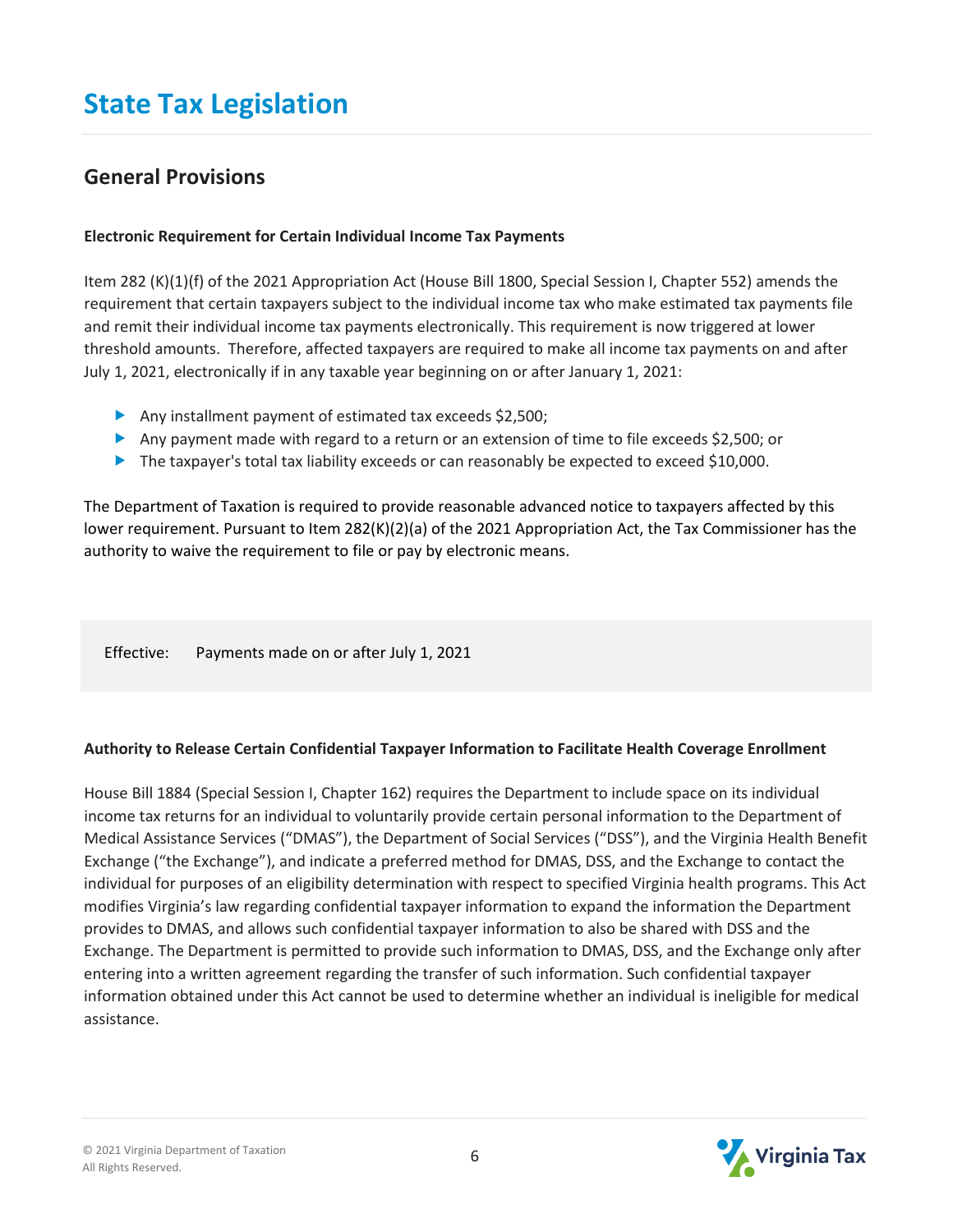Effective: Taxable years beginning on or after January 1, 2021 for releasing certain personal information to DMAS; taxable years beginning on and after January 1, 2022 for releasing certain personal information to DSS and additional information to DMAS; and taxable years beginning on and after January 1, 2023 for releasing certain personal information to the Exchange. Amended: §§ [38.2-6505,](http://law.lis.virginia.gov/vacode/38.2-6505) [58.1-3,](http://law.lis.virginia.gov/vacode/58.1-3) and [58.1-341.1](http://law.lis.virginia.gov/vacode/58.1-341.1)

#### <span id="page-6-0"></span>**Timeframe for Collection of Delinquent Tax Debt and Contracting of Outside Collection Agencies**

Item 282 (BB) of the 2021 Appropriation Act (House Bill 1800, Special Session I, Chapter 552) permits the Department to appoint collectors or contract with collection agencies to collect delinquent taxes at any time, even if such delinquent state taxes were not assessed at least 90 days previously therein. Under prior laws, the Department was required to wait at least 90 days before assigning cases to collectors or contracting with collections agencies to collect delinquent state taxes.

Effective: April 7, 2021

#### <span id="page-6-1"></span>**Waiver of Interest When Governor Declares a State of Emergency**

House Bill 1999 (Special Session I, Chapter 536) authorizes the Tax Commissioner to waive interest for any class of taxpayers when he finds in his discretion that imposing interest has caused, or would cause, undue hardship to the class of taxpayers because of a natural disaster or other reason. This authority to waive interest is available only to the extent that the Governor has declared a state of emergency to exist in the Commonwealth with respect to such natural disaster or other reason.

Effective: April 7, 2021 Amended: § 58.1-112

#### <span id="page-6-2"></span>**Requirement to File Delinquent Tax Returns**

House Bill 2059 (Special Session I, Chapter 413) requires the Department to request taxpayers to file delinquent returns unless there are indications of fraud or a willful failure to file. Filed returns are required to be enforced pursuant to certain factors ensuring compliance and proper administration of staffing and other resources of the Department. Such factors include, but are not limited to, the taxpayer's prior history of noncompliance, existence of income from illegal sources, effects upon voluntary compliance, anticipated revenue, and

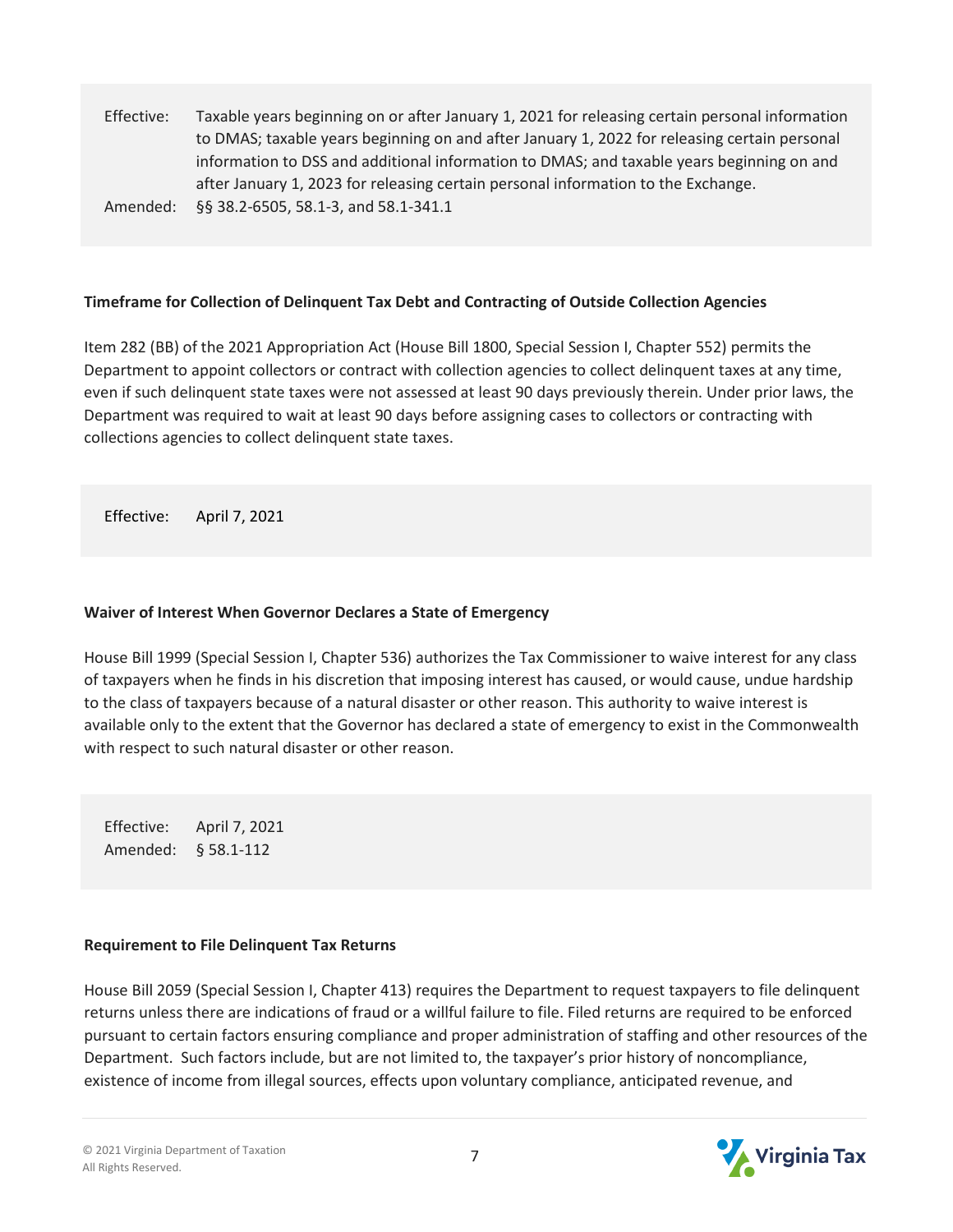collectability, in relation to the time and effort required to determine the tax due. The Department is also required to consider any special circumstances existing in the case of a particular taxpayer, class of taxpayer, or industry, which may be peculiar to the class of tax involved.

This Act also requires the Department to enforce its delinquency procedures with respect to income tax returns for no more than six years unless the manager designated by the Tax Commissioner has approved enforcement for a period that is in excess of six years and documented the reasons for approval. A taxpayer may voluntarily file returns for taxable years beyond the established period without the approval of the designated manager.

This Act requires the Department develop guidelines for the enforcement procedures.

Effective: July 1, 2021 Added: § 58.1-1802.2

#### <span id="page-7-0"></span>**State and Local Tax Case Appeals**

Senate Bill 1261 (Special Session I, Chapter 489) provides that state and local tax cases that are litigated in Virginia Circuit Court may be appealed, by right, to the Virginia Court of Appeals. Under current law, state and local tax cases litigated in Virginia Circuit Court can be appealed only to the Supreme Court of Virginia, where certiorari is required to be granted before an appeal will be considered. Current law will continue apply to any case for which a notice of appeal to the Supreme Court has been filed prior to January 1, 2022.

Effective: Cases appealed on or after January 1, 2022 Amended: §§ 58.1-527, 58.1-1828, 58.1-2282, 58.1-3147, and 58.1-3992

### <span id="page-7-1"></span>**Income Tax Legislation**

#### <span id="page-7-2"></span>**Advancement of Virginia's Fixed Date Conformity to the Internal Revenue Code**

House Bill 1935 (Special Session I, Chapter 117) and Senate Bill 1146 (Special Session I, Chapter 118) advance Virginia's date of conformity to the Internal Revenue Code ("IRC") from December 31, 2019, to December 31, 2020. These Acts allow Virginia to generally conform to the Coronavirus Aid, Relief, and Economic Security ("CARES") Act and the Consolidated Appropriations Act, 2021 ("the CAA"). However, these Acts specifically deconform Virginia from three provisions of the CARES Act that temporarily ease limitations applicable to the net operating loss deduction, excess business losses, and the business interest deduction. These Acts also deconform from the provision of the CAA that permanently reduces the medical expense deduction threshold.

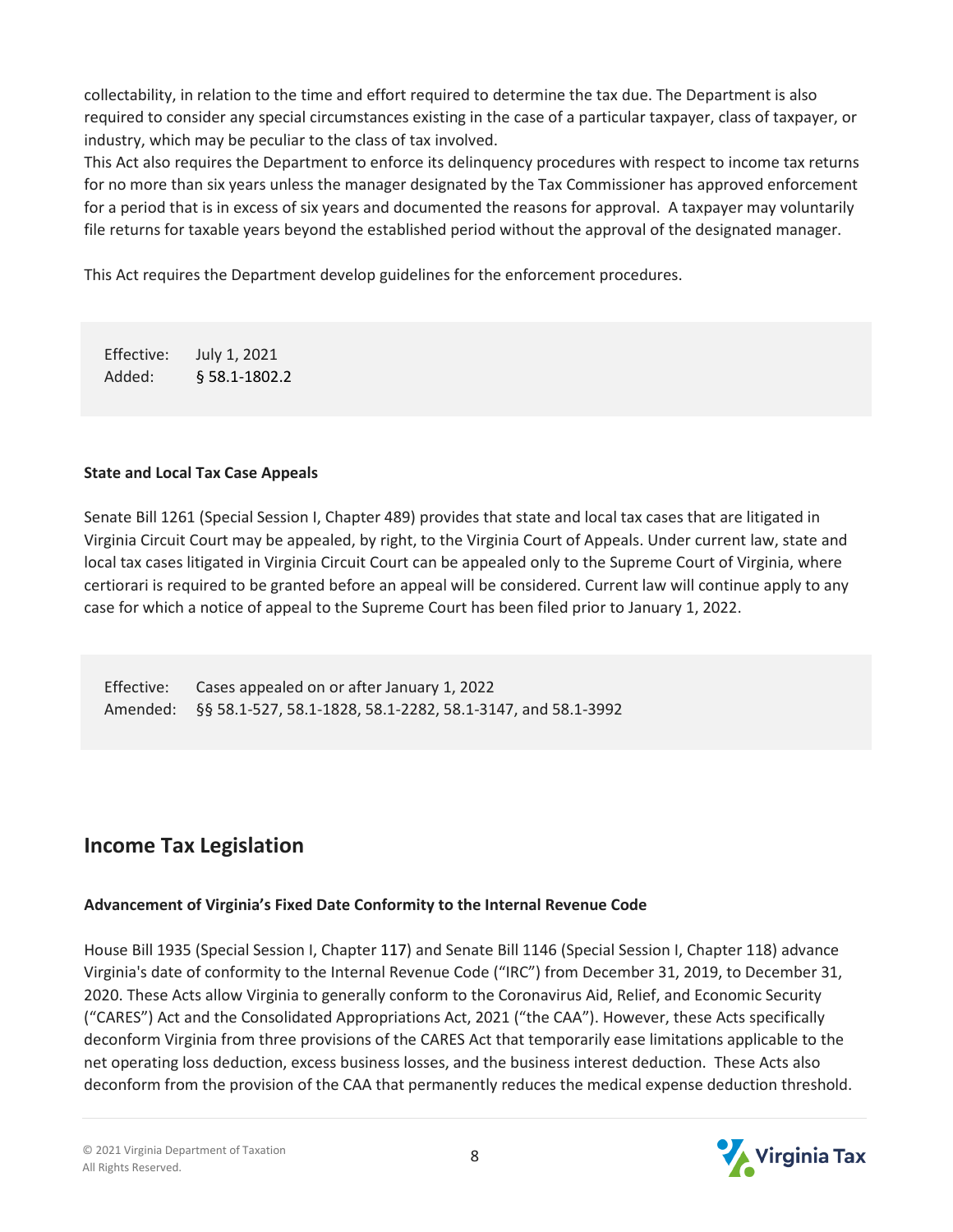These Acts conform to the federal tax exemption for Paycheck Protection Program ("PPP") loan forgiveness and certain funding received under the Economic Injury Disaster Loan ("EIDL") program. However, these Acts partially deconform from the provision of the CAA that allows taxpayers to claim a federal deduction for business expenses funded by forgiven PPP loan proceeds. Instead, these Acts permit a deduction for Taxable Year 2020 only of up to \$100,000 for business expenses funded by forgiven PPP loan proceeds. In addition, these Acts fully deconform from the provisions of the CAA that allows taxpayers to claim a federal deduction for business expenses funded by forgiven EIDL funding proceeds.

These Acts provide an individual and corporate income tax subtraction for Taxable Year 2020 only for up to \$100,000 of all grant funds received by a taxpayer under the Rebuild Virginia program.

Virginia will continue to deconform from the following IRC provisions:

- **Bonus depreciation allowed or certain assets under federal income taxation;**
- ▶ The five year carry-back of NOLs allowed for certain NOLs generated in either Taxable Year 2008 or 2009;
- Tax exclusions related to cancellation of debt income;
- **Tax deductions related to the application of the applicable high yield debt obligation rules; and**
- **The suspension of the overall limitation on itemized deductions (commonly known as the Pease** limitation).

Effective: March 15, 2021 Amended: §§ 58.1-301, 58.1-322.02, 58.1-322.03, and 58.1-402

#### <span id="page-8-0"></span>**Tax Credit for Purchase of Conservation Tillage and Precision Agricultural Equipment**

Senate Bill 1163 (Special Session I, Chapter 272) eliminates the nonrefundable Conservation Tillage Equipment and Pesticide and Fertilizer Application Equipment Tax Credits and replaces them with one, new refundable credit for individuals and corporations. The credit established under this Act is equal to 25 percent of all expenditures made for the purchase of equipment that reduces soil compaction such as a "no-till" planter, drill, or other equipment, or equipment that provides more precise pesticide and fertilizer application or injection. To be eligible for the new credit under this Act, a taxpayer must be engaged in agricultural production for market, have in place a soil conservation plan approved by the local soil and water conservation district, and be implementing a nutrient management plan developed by a certified nutrient management planner. The maximum amount of the credit is \$17,500 per taxable year. The credit is subject to a sunset date of January 1, 2026.

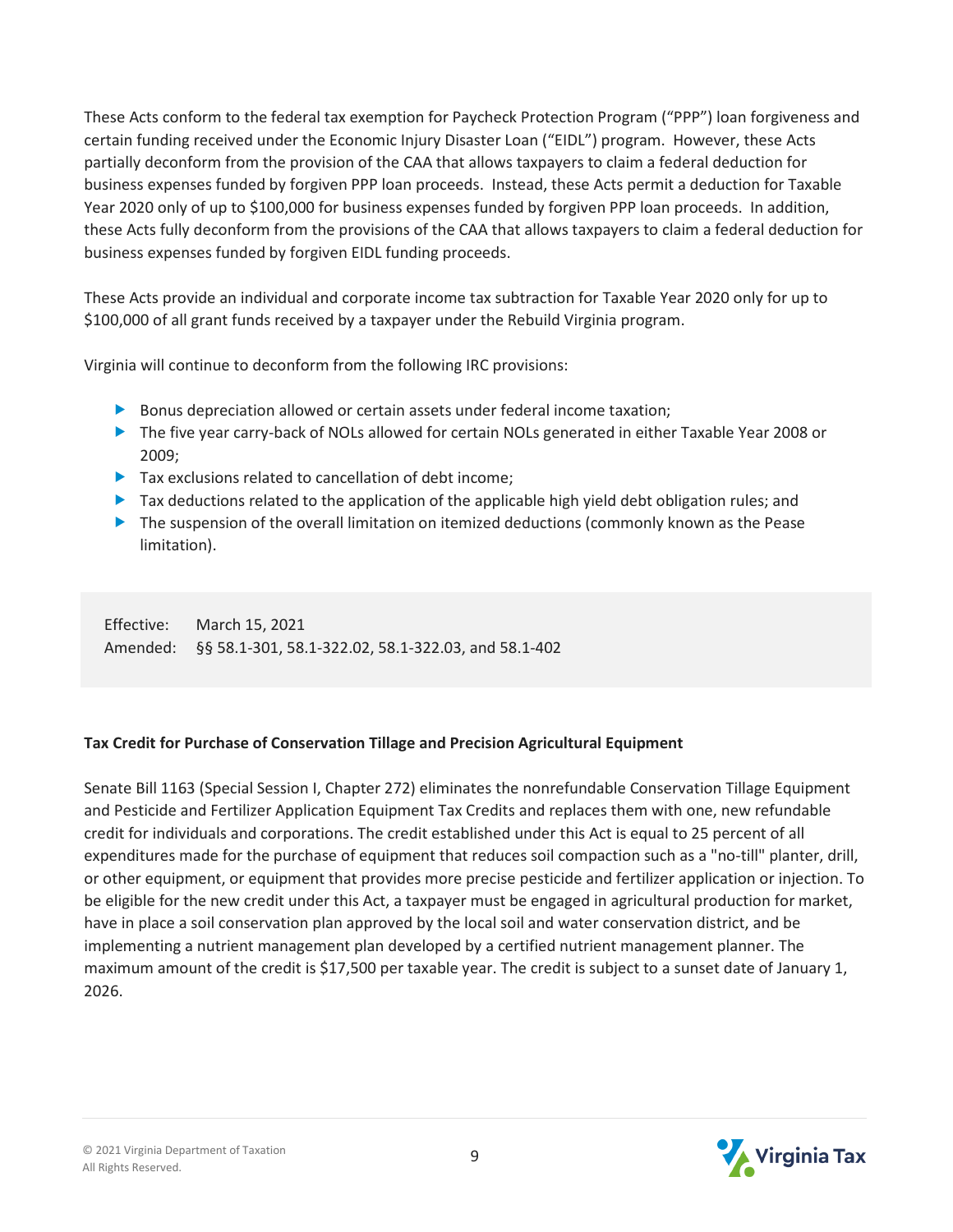Effective: Taxable years beginning on and after January 1, 2021 Amended: §§ 58.1-334, 58.1-337, 58.1-432, and 58.1-436

#### <span id="page-9-0"></span>**Agricultural Best Management Practices Tax Credit**

House Bill 1763 (Special Session I, Chapter 39) and Senate Bill 1162 (Chapter 40) amends Virginia's Agricultural Best Management Practices Tax Credit to increase the amount that may be claimed and to provide an enhanced Agricultural Best Management Practices Tax Credit for certain taxpayers with an approved resource management plan.

The amount of the enhanced credit under this Act is 50 percent of the first \$100,000 expended for agricultural best management practices. To be eligible for the enhanced credit, the taxpayer is required to:

- $\blacktriangleright$  Either be engaged in agricultural production for market, or have equines that create needs for agricultural best management practices to reduce nonpoint source pollutants; and
- Have in place a resource management plan approved by the local soil and water conservation district.

The enhanced credit is allowed only for agricultural best management practices implemented on an acreage included in the resource management plan.

Certain taxpayers with approved soil conservation plans are permitted to claim the existing Agricultural Best Management Practices Tax Credit. The maximum amount of such credit is increased from 25 percent of the first \$70,000 expended for agricultural best management practices to 25 percent of the first \$100,000 of such expenditures.

These Acts provide that the aggregate amount of the Agricultural Best Management Practices Tax Credit and the new enhanced Agricultural Best Management Practices Tax Credit claimed by a taxpayer cannot exceed \$75,000 per taxable year. Under current law, the maximum amount of the existing credit that may be claimed is \$17,500. In addition, these Acts impose an annual credit cap of \$2 million per fiscal year applicable in aggregate to both the existing credit and the new enhanced credit. Taxpayers are prohibited from claiming tax credits for the same practice in the same management area under both the existing credit and the enhanced credit. These Acts apply a sunset date of January 1, 2025, to both to the existing Agricultural Best Management Practices Tax Credit and to the enhanced Agricultural Best Management Practices Tax Credit.

Effective: Taxable years beginning on or after January 1, 2021 Amended: §§ 58.1-339.3 and 58.439.5

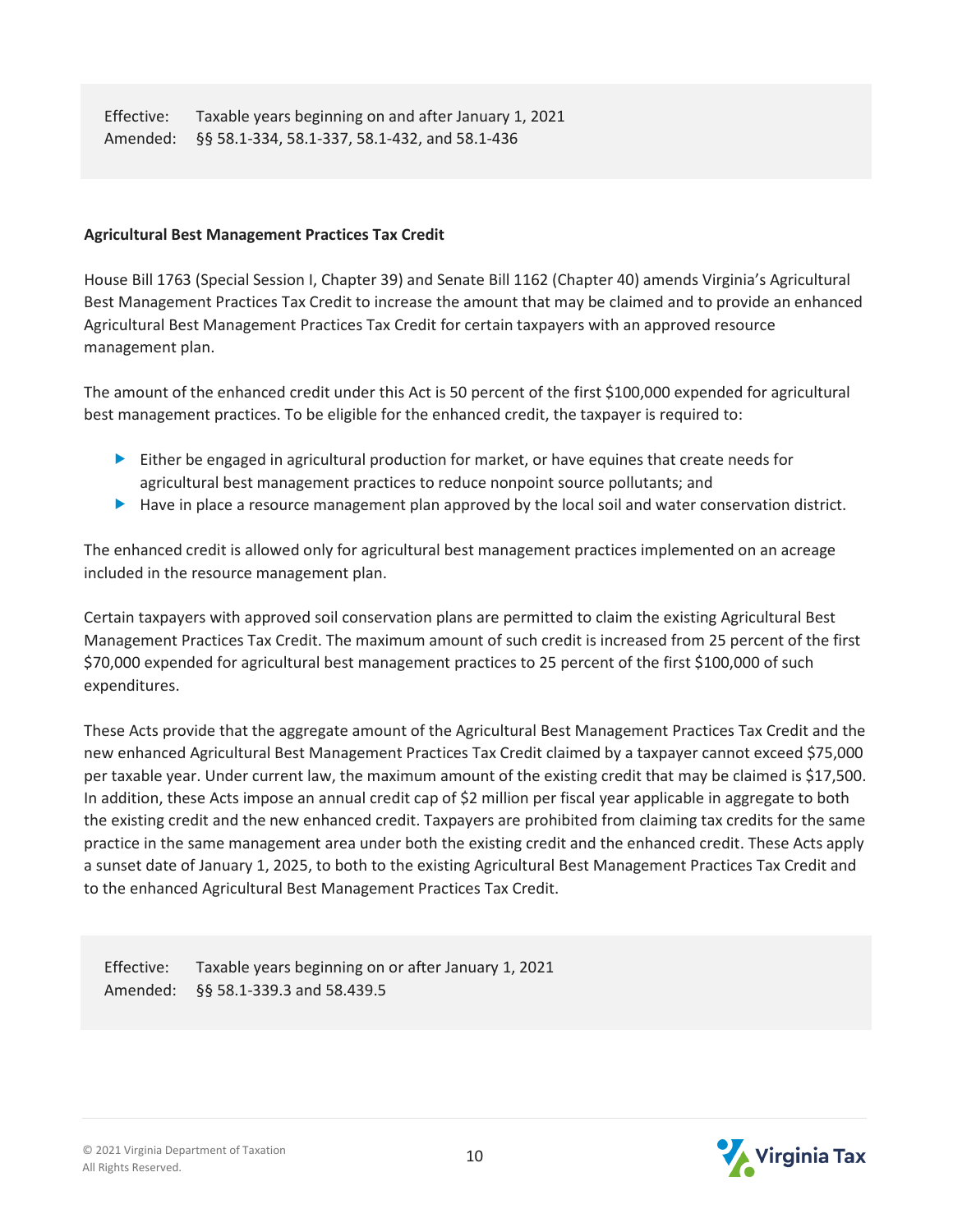#### <span id="page-10-0"></span>**Research and Development Tax Credits: Expansion of Credits to the Bank Franchise Tax**

House Bill 1916 (Special Session I, Chapter 47) and Senate Bill 1112 (Special Session I, Chapter 48) permit taxpayers subject to the Bank Franchise Tax to claim the Research and Development Expenses Tax Credit and the Major Research and Development Expenses Tax Credit. Under previous law, these credits could be claimed only against the individual and corporate income tax.

Effective: Taxable years beginning on or after January 1, 2021 Amended: §§ 58.1-439.12:08 and 58.1-439.12:11

#### <span id="page-10-1"></span>**Port of Virginia Tax Credits: Extension of the Sunset Dates**

Senate Bill 1158 (Special Session I, Chapter 373) extends the sunset date for the International Trade Facility Tax Credit, the Barge and Rail Usage Tax Credit, and the Port Volume Increase Tax Credit from January 1, 2022 to January 1, 2025.

Effective: July 1, 2021 Amended: §§ 58.1-439.12:06, 58.1-439.12:09, and 58.1-439.12:10

#### <span id="page-10-2"></span>**Repeal of Virginia's Coal Tax Credits**

House Bill 1899 (Special Session I, Chapter 553) and Senate Bill 1252 (Special Session I, Chapter 554) repeal the Coalfield Employment Enhancement Tax Credit, the Virginia Coal Employment and Production Incentive Tax Credit that may be claimed against the corporate income tax, and the Virginia Coal Employment and Production Incentive Tax Credit that may be claimed against the public service corporation's license tax.

Taxpayers that earned Virginia Coal Employment and Production Incentive Tax Credits that may be claimed against the corporate income tax prior to the repeal are permitted to claim such credits pursuant to the applicable carryover period. These Acts limit the amount of such credits that a taxpayer may claim per taxable year pursuant to such applicable carryover or carryforward periods, in aggregate, to \$1 million. No taxpayer is permitted to amend a tax return for a taxable year prior to January 1, 2022 to claim more of such credits than the taxpayer claimed on their return before such amendment.

These Acts further require that the Department of Mines, Minerals and Energy, in coordination with the Virginia Coalfield Economic Development Authority, the Virginia Economic Development Partnership Authority, the Virginia Employment Commission, the Southwest Virginia Workforce Development Board, and the Council on Environmental Justice, convene a stakeholder process, which includes public meetings and public comment

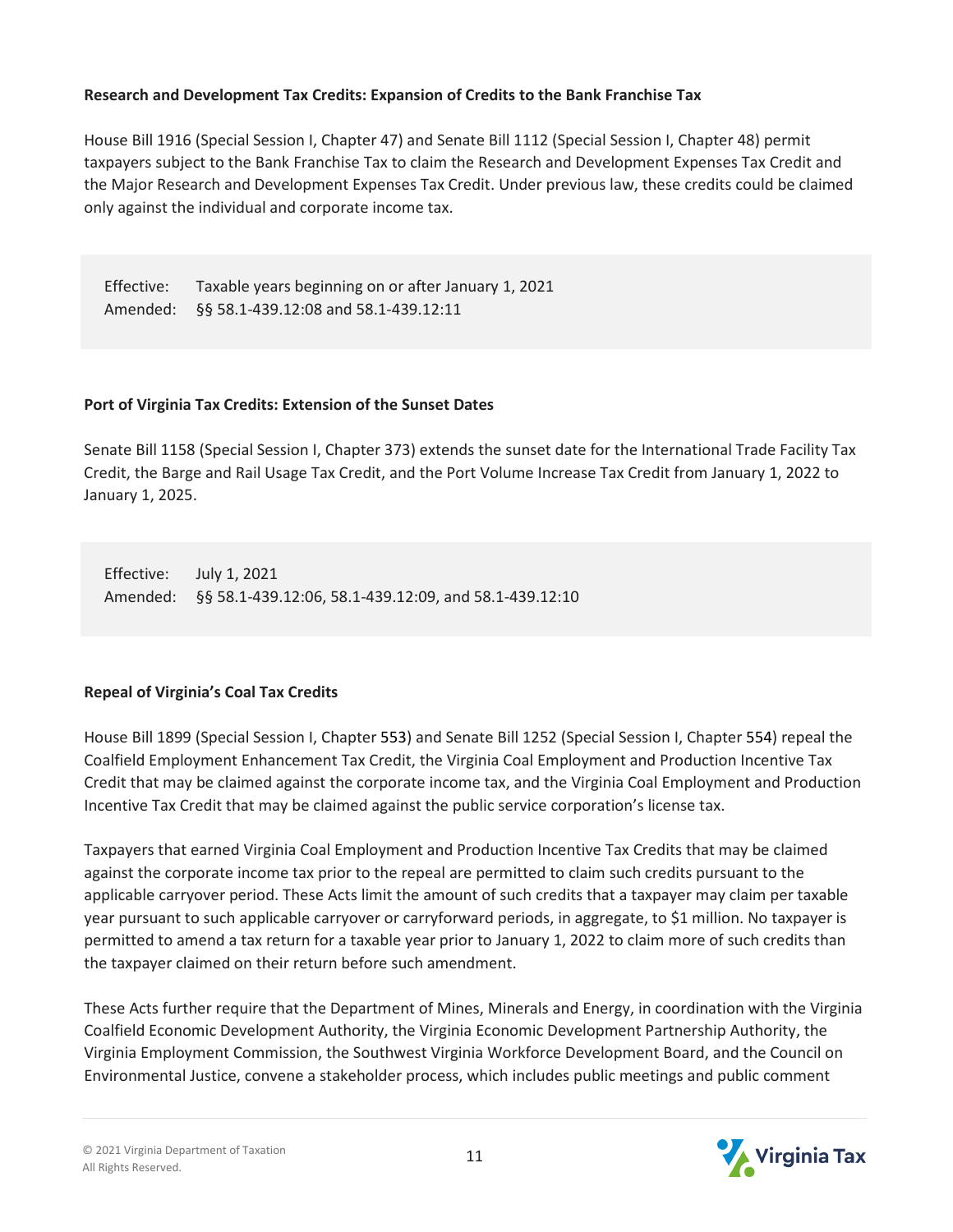opportunities. The Department of Mines, Minerals and Energy is required to provide an interim report to the General Assembly no later than September 1, 2021 and a final report on December 1, 2021, regarding recommendations for how the Commonwealth can provide economic transition support to the coalfield region, with a particular focus on workforce redevelopment, economic diversification, reclamation of coal-impacted lands and brownfields, community revitalization, infrastructure improvements, and clean energy development.

Effective: Taxable years beginning on and after January 1, 2022 Amended: §§ 58.1-433.1, 58.1-439.2, and 58.1-2626.1

### <span id="page-11-0"></span>**Retail Sales and Use Tax**

#### <span id="page-11-1"></span>**Retail Sales and Use Tax Exemption for Personal Protective Equipment**

House Bill 2185 (Special Session I, Chapter 55) and Senate Bill 1403 (Special Session I, Chapter 56) exempt temporarily from retail sales and use tax, personal protective equipment ("PPE"), defined in these Acts as:

- Disinfecting products approved for use against SARS-CoV-2 and COVID-19;
- ▶ Coveralls, full body suits, gowns, and vests;
- **Engineering controls such as substitution, isolation, ventilation, and equipment modification to reduce** exposure to SARS-CoV-2 and COVID-19 disease-related workplace hazards and job tasks; engineering controls also include UVC sanitation equipment, indoor air quality equipment such as ionization, HEPA filtration, and physical barriers;
- Face coverings, face shields, and filtering face piece respirators;
- Gloves;
- $\blacktriangleright$  Hand sanitizer:
- $\blacktriangleright$  Hand-washing facilities;
- **EX** HVAC, testing, and physical modifications to comply with the American National Standards Institute (ANSI)/American Society of Heating, Refrigerating and Air-Conditioning Engineers (ASHRAE) Standards 62.1 and 62.2 (ASHRAE 2019a, 2019b);
- Medical and nonmedical masks;
- **Physical barriers and electronic sensors or systems designed to maintain or monitor physical distancing** of employees from other employees, other persons, and the general public, including acrylic sneeze guards, permanent or temporary walls, electronic employee monitors, and proximity sensors in employee badges;
- $\blacktriangleright$  Respiratory protection equipment;
- $\blacktriangleright$  Safety glasses;
- Signs related to COVID-19;
- **Temperature-checking devices and monitors; and**

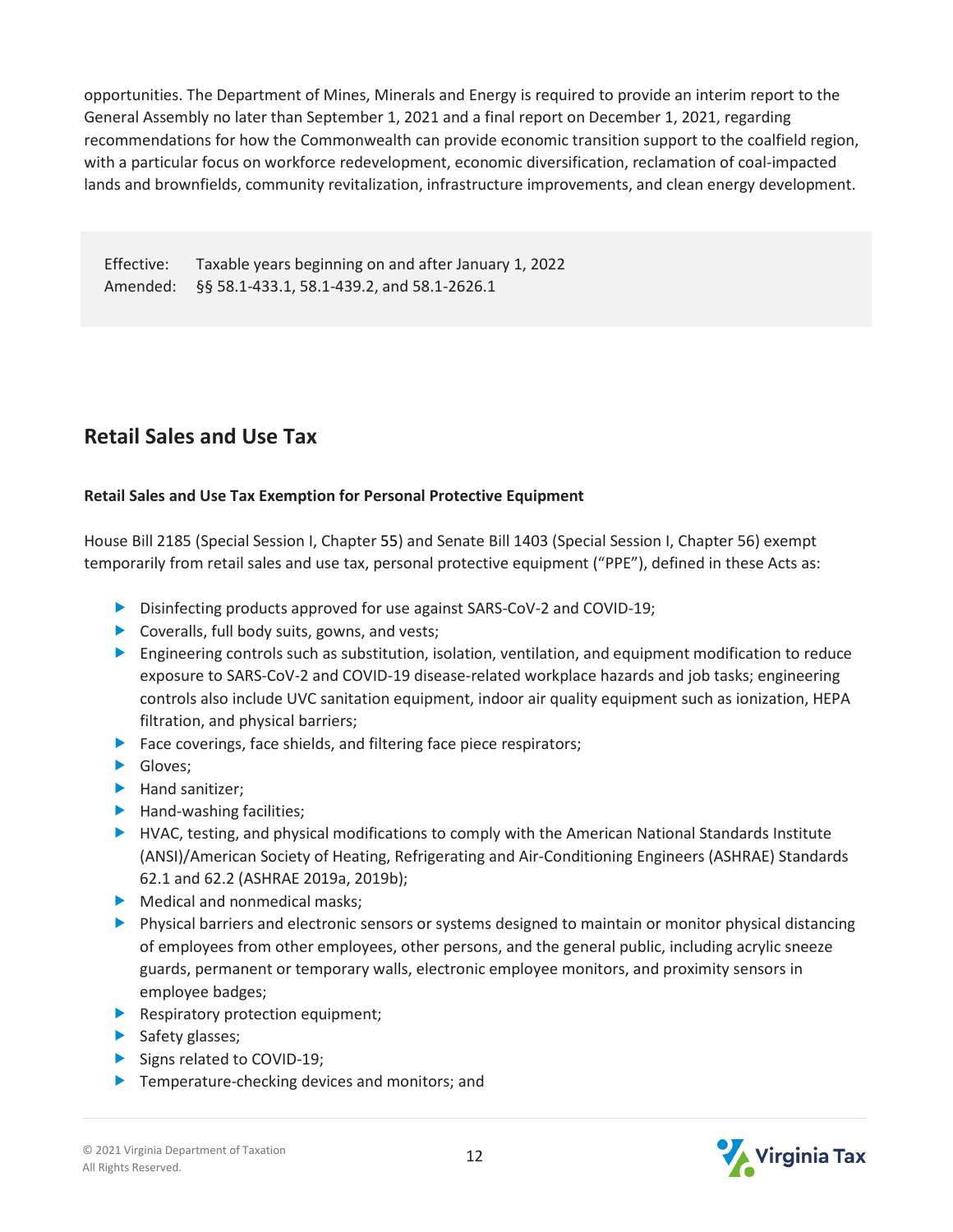Testing and related equipment related to COVID-19.

The exemption is available to qualifying businesses, defined as "a business that has in place a COVID-19 safety protocol." The Department has issued guidelines clarifying what equipment and training qualify for this exemption.

These Acts contain an emergency clause which states that they are in force from their passage. No retroactive exemption may be issued or claimed under the provisions of these Acts for any purchase made before the effective date. The sales tax exemption created by these Acts will expire on the first day following the expiration of the last executive order issued by the Governor related to the COVID-19 pandemic and the termination of the COVID-19 Emergency Temporary Standard and any permanent COVID-19 regulations adopted by the Virginia Safety and Health Codes Board.

Effective: March 11, 2021 Added: § 58.1-609.14

#### <span id="page-12-0"></span>**Retail Sales and Use Tax Exemption for Data Centers: Requirement for Qualification**

House Bill 2273 (Special Session I, Chapter 367) and Senate Bill 1423 (Special Session I, Chapter 368) reduce the new job creation requirement for any data center located in a distressed locality from 25 jobs to 10 jobs in order to qualify for the Retail Sales and Use Tax exemption for data centers. These Acts reduce the requirement of a \$150 million capital investment to \$70 million for data centers that qualify for the reduced jobs requirement. These Acts modify the definition of "distressed locality" to include:

- From July 1, 2021, until July 1, 2023, any locality that had (i) an annual unemployment rate for calendar year 2019 that was greater than the final statewide average unemployment rate for that calendar year and (ii) a poverty rate for calendar year 2019 that exceeded the statewide average poverty rate for that year; and
- From and after July 1, 2023, any locality that has (i) an annual unemployment rate for the most recent calendar year for which such data is available that is greater than the final statewide average unemployment rate for that calendar year and (ii) a poverty rate for the most recent calendar year for which such data is available that exceeds the statewide average poverty rate for that year.

The locality must meet both of the criteria at the time of the execution of the memorandum of understanding signed with the Virginia Economic Development Partnership Authority ("VEDP").

These Acts also clarify that the exemption includes any data center facilities located in the same locality as the data center that are under common ownership or affiliation of the data center operator.

These Acts require all data centers claiming the exemption to report certain information to VEDP annually. Such information includes employment levels, capital investments, average annual wages, qualifying expenses, and

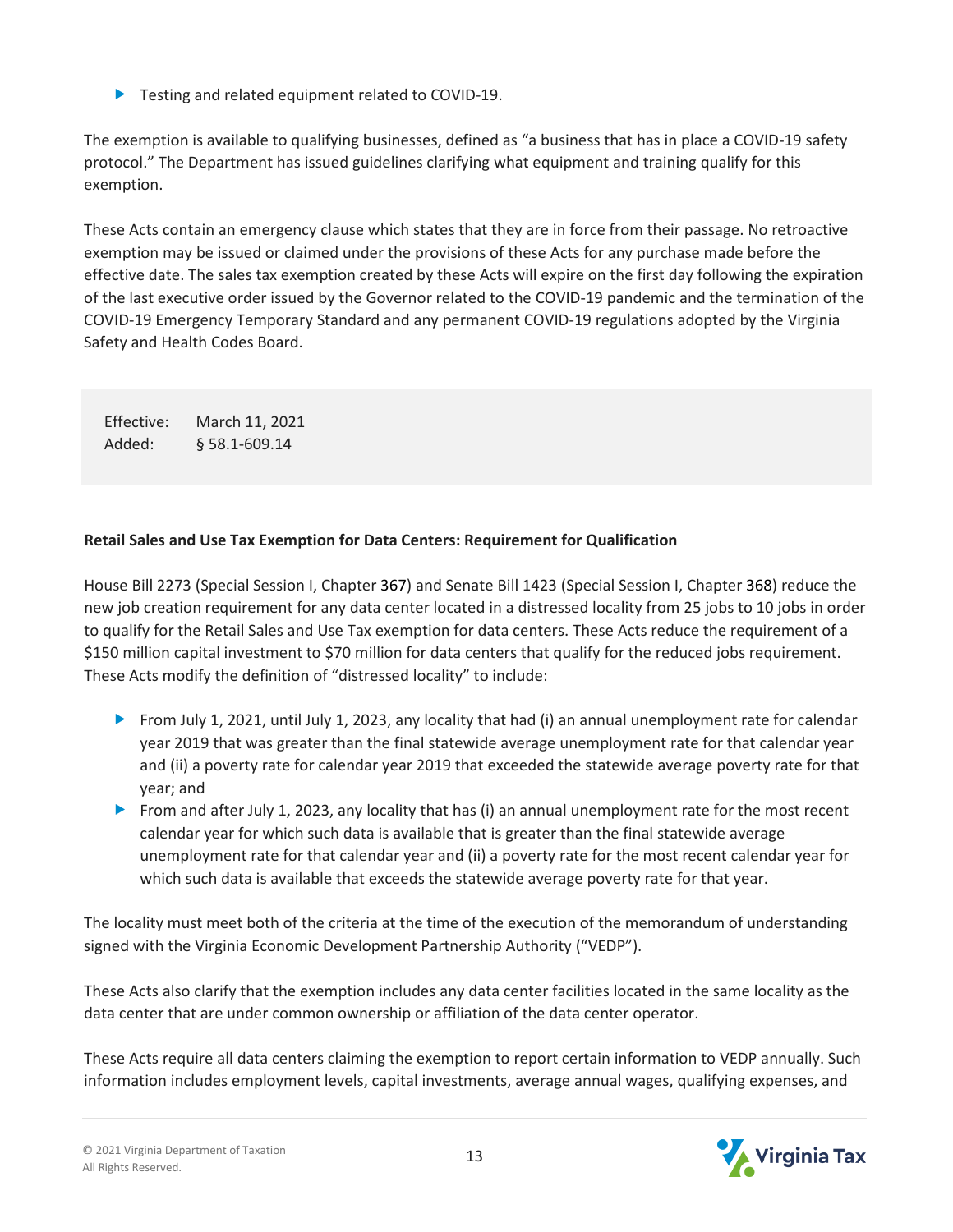tax benefit, and such other information as VEDP determines is relevant. Data center operators will be required to submit the annual report to VEDP regardless of when such operators located a new data center in the Commonwealth. The Department, in collaboration with VEDP, will be required to publish a biennial report on the exemption that would include aggregate information on qualifying expenses claimed under this exemption, the total value of the tax benefit, a return on investment analysis that includes direct and indirect jobs created by data center investment, state and local tax revenues generated, and any other information that the Department and VEDP deem appropriate to demonstrate the costs and benefits of the exemption. The report will not include, and the Department and VEDP will not publish or disclose, any such information if it is unaggregated or if such report or publication could be used to identify a business or individual. The Department will publish the report and submit it to the Chairmen of the Senate Committee on Finance and Appropriations and the House Committees on Appropriations and Finance.

Effective: July 1, 2021 Amended: § 58.1-609.3

#### <span id="page-13-0"></span>**Retail Sales and Use and Transient Occupancy Taxes on Room Rentals**

Senate Bill 1398 (Special Session I, Chapter 383) provides that, beginning September 1, 2021, the retail sales and transient occupancy taxes shall be computed upon the basis of the total charges or the total price paid for use or possession of the room. Where an accommodations provider contracts with an intermediary to facilitate the sale of transient accommodations and the intermediary charges the customer for the room and also an accommodations fee, the intermediary is deemed the dealer for the transaction and must separately state the taxes on the invoice and collect the taxes on the entire amount paid for the use or possession of the room. When the accommodations are at a hotel, the accommodations intermediary must remit the taxes collected on the accommodations fee to the Department or locality, as applicable, and any remaining tax to the hotel, which amount the hotel must then remit to the Department or locality, as applicable. If the accommodations are not a hotel, the accommodations intermediary must remit the sales tax collected on the entire amount of the transaction to the Department and the occupancy tax collected to the locality.

An "accommodations intermediary" includes any person other than an accommodations provider that facilitates the sale of an accommodation, charges a room charge to the customer, and retains such fee as compensation for facilitating the sale. This Act will exclude from this definition intermediaries:

- $\triangleright$  (i) Where the intermediary owns the trademark or trade name under which the accommodations provider is operating, or
- $\triangleright$  (ii) Where the price paid by the customer to such person is equal to the price paid by the facilitator to the accommodations provider for use of the room and the only compensation received by the facilitator is a commission to the facilitator from the accommodations provider.

This Act requires the Department to develop and make publicly available guidelines no later than August 1, 2021, for purposes of developing processes and procedures for implementing the Retail Sales and Use Tax provisions of this Act.

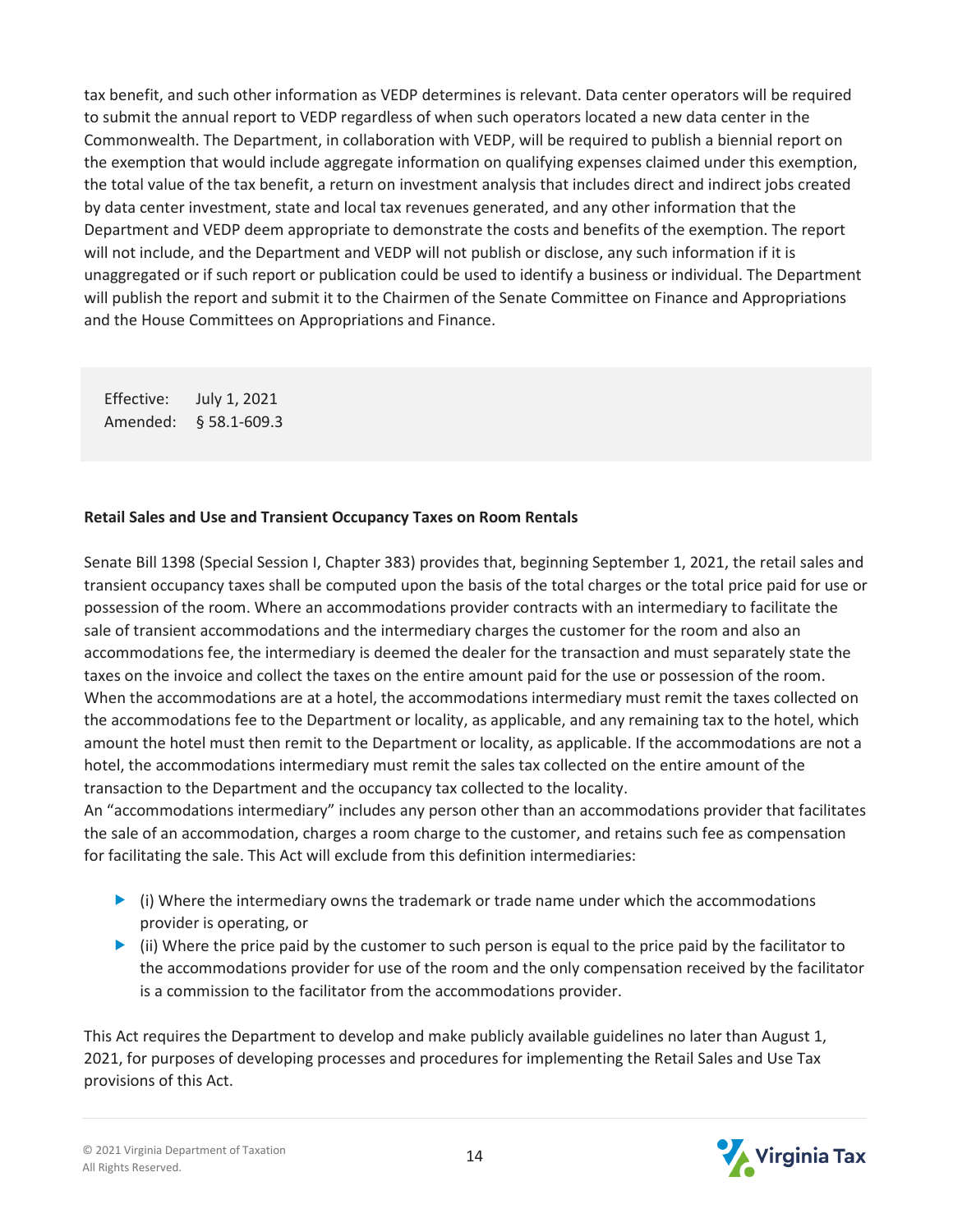| Effective: | July 1, 2021 and September 1, 2021                                                             |
|------------|------------------------------------------------------------------------------------------------|
|            | Amended: §§ 58.1-602, 58.1-603, 58.1-3819, 58.1-3819.1, 58.1-3823, 58.1-3824, 58.1-3825, 58.1- |
|            | 3825.2, 58.1-3825.3, 58.1-3826, 58.1-3842, and 58.1-3843                                       |
| Added:     | §§ 2.2-2320.2, 58.1-612.2, and 58.1-3818.8                                                     |

### <span id="page-14-0"></span>**Other State Tax Legislation**

#### <span id="page-14-1"></span>**Crisis Call Center: Crisis Call Center Fund Established**

Senate Bill 1302 (Special Session I, Chapter 248) provides that the Virginia Crisis Call Center is designated as the 9-8-8 Crisis Hotline Center for purposes of participating in the National Suicide Prevention Lifeline. This Act creates the Crisis Call Center Fund ("the Fund") for the purposes of establishing and administering the crisis call center. Each seller of prepaid mobile telecommunications service to consumers will be required to collect a prepaid wireless 988 charge of \$0.08 from consumers with respect to each retail transaction. Each seller of mobile telecommunications services will be required to collect a monthly postpaid wireless 988 charge of \$0.12 from each of its customers whose place of primary use is within the Commonwealth. Sellers will be authorized to combine the 988 charges imposed under this act with the current prepaid and postpaid wireless E-911 charges into a combined charge collected on a retail transaction and remitted to the Department. Any seller electing to combine the charges, will be required to identify the combined charge as the "911/988 Charge" on the invoice, receipt, or other similar document. The charges imposed by this Act will be collected by the Department and all revenues from the new 866 charges accrue to the Fund to be used for the purposes identified in the Act.

This Act also increases from \$0.75 to \$0.82 the current wireless E-911 surcharge and increases from \$0.50 to \$0.55 the current prepaid wireless E-911 charge.

Previously, each wireless service carrier and reseller was required to collect a surcharge of \$0.75 per month on each wireless service number of its postpaid customers through its regular billing. Additionally, a prepaid wireless E-911 fee of \$0.50 was imposed on each retail purchase of prepaid wireless calling service and is collected by retail merchants at the point of sale.

Effective: July 1, 2021 Amended: §§ 37.2-311.1, 56-484.12, 56-484.17, and § 56-484.17:1 Added: 37.2-311.2 through 37.2-311.6

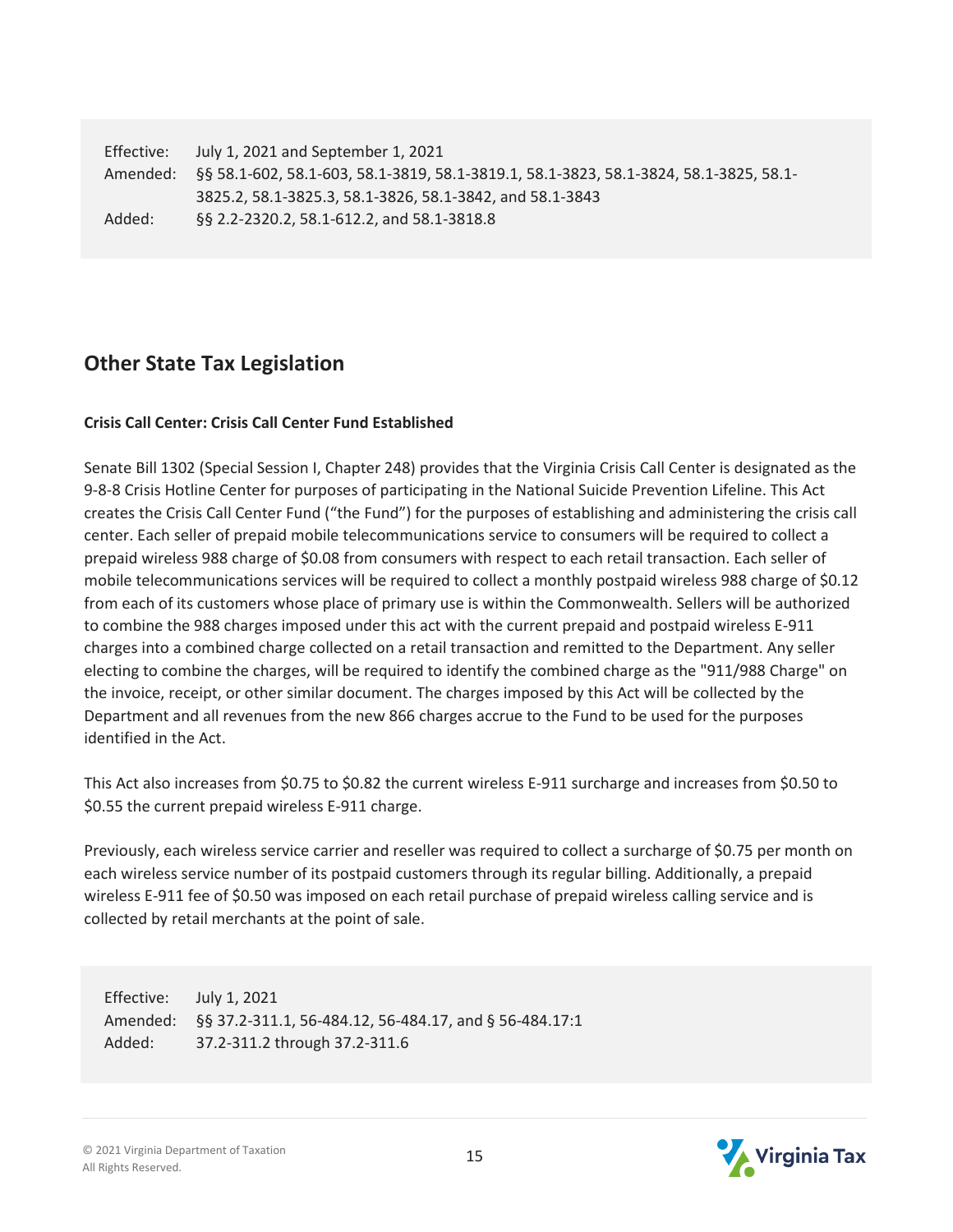#### <span id="page-15-0"></span>**Marijuana: Legalization of Simple Possession; Penalties**

House Bill 2312 (Special Session I, Chapter 551) and Senate Bill 1406 (Special Session I, Chapter 550) establish a framework for the legalization of non-medical marijuana, including a licensing and regulatory system for cultivation facilities, marijuana manufacturing facilities, marijuana testing facilities, and retail marijuana stores.

These Acts impose a tax on retail marijuana, retail marijuana products, and marijuana paraphernalia sold by a retail marijuana store, as well as non-retail marijuana and non-retail marijuana products at a rate of 21 percent and provide that localities may by ordinance levy a three percent tax on any such marijuana or marijuana products. Such tax will be administered by a new state agency, the Virginia Cannabis Control Authority ("the Authority"). These Acts authorize the Department to provide to the Virginia Cannabis Control Authority, upon entering into a written agreement, such tax information as may be necessary to facilitate the collection of state and local taxes and the administration of the cannabis control laws.

These Acts provide that net profits attributable to regulatory activities of the Authority's Board of Directors will be appropriated as follows:

- ▶ 40 percent to pre-kindergarten programs for at-risk three and four year olds;
- ▶ 30 percent to the Cannabis Equity Reinvestment Fund, established in the Act;
- ▶ 25 percent to substance use disorder prevention and treatment programs; and
- $\blacktriangleright$  5 percent to public health programs.

These Acts also create the Cannabis Control Advisory Board, the Cannabis Equity Reinvestment Board, and the Cannabis Public Health Advisory Council.

The excise tax proposed by these Acts will become effective January 1, 2024.

Effective: January 1, 2024, except as otherwise specified Amended: § 58.1-3 Added: §§ 4.1-614 and 4.1-1003 through 4.1-1009

#### <span id="page-15-1"></span>**Aircraft Sales and Use Tax; Unmanned Aircraft Exempt from Registration Requirement**

House Bill 1851 (Special Session I, Chapter 45) and Senate Bill 1098 (Special Session I, Chapter 46) clarify that unmanned aircraft are exempt from the Department of Aviation's registration requirements and therefore also exempt from the Aircraft Sales and Use Tax.

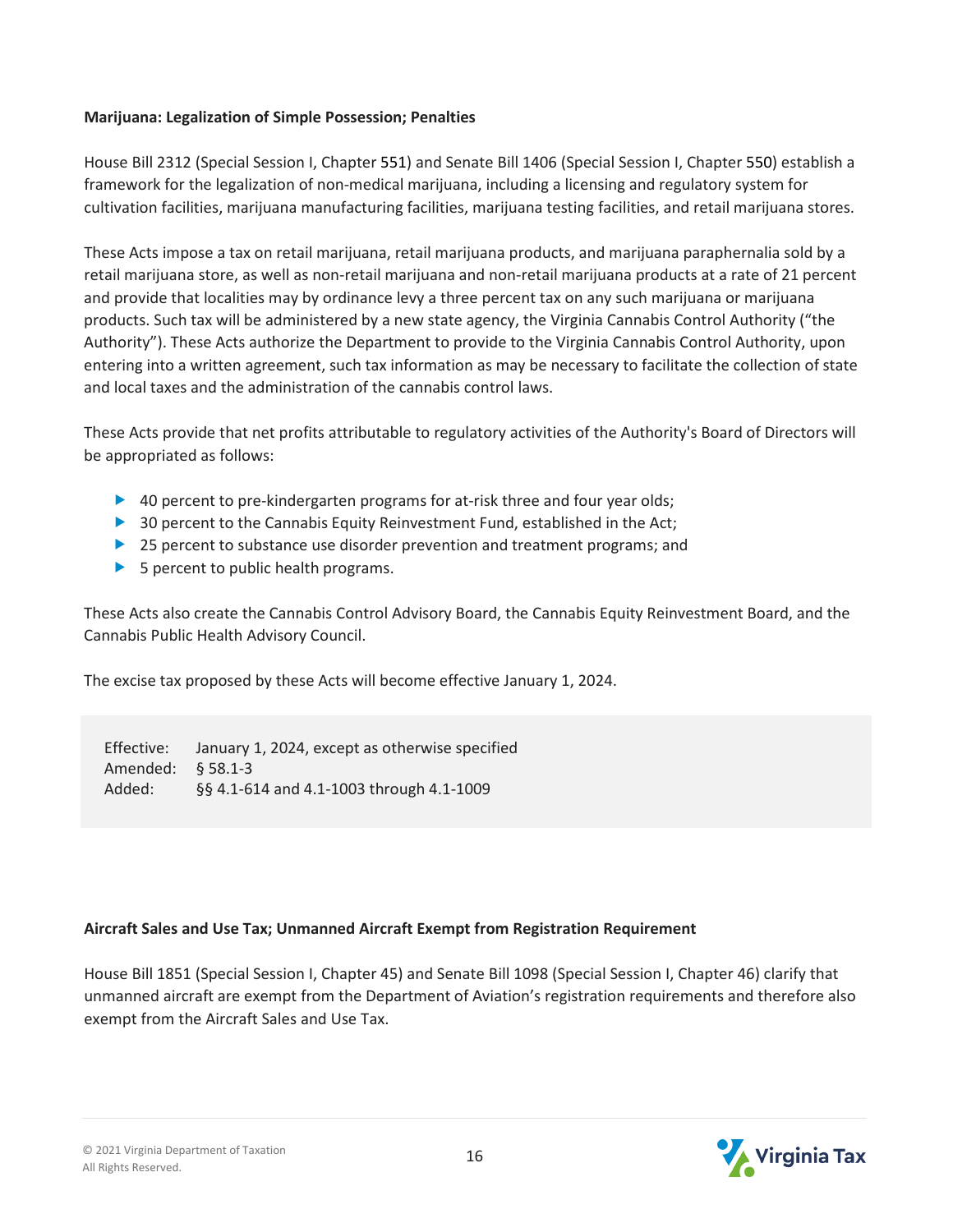Effective: July 1, 2021 Amended: § 5.1-5

#### <span id="page-16-0"></span>**Registration and Licensing of Out-of-State Aircraft**

Senate Bill 1144 (Special Session I, Chapter 372) provides that any aircraft registration or registration requirements provided by the Department of Aviation shall be considered the licensure requirement for purposes of the Aircraft Sales and Use Tax and the credit against such tax.

Prior to the law change, the Department of Aviation's aircraft registration requirements were the licensure requirements for purposes of triggering the application of the Aircraft Sales and Use Tax, but those registration requirements did not govern the application of any credits granted against the tax.

Effective: July 1, 2021 Amended: § 5.1-5

#### <span id="page-16-1"></span>**Peanut Tax: Extends Sunset Date of Excise Tax on All Peanuts Grown in Virginia**

House Bill 1751 (Special Session I, Chapter 120) and Senate Bill 1411 (Special Session I, Chapter 121) extend from July 1, 2021, to July 1, 2026, the sunset date for the excise tax on all peanuts grown in Virginia and reduce the tax rate from \$0.30 per 100 pounds to \$0.25 per 100 pounds. Under existing law, revenues from the tax are dedicated to the Peanut Fund, which is a special nonreverting fund used solely for the purposes of paying the costs of collecting the tax levied on peanuts and the administration of the Virginia Peanut Board.

Effective: July 1, 2021 Amended: § 3.2-1905

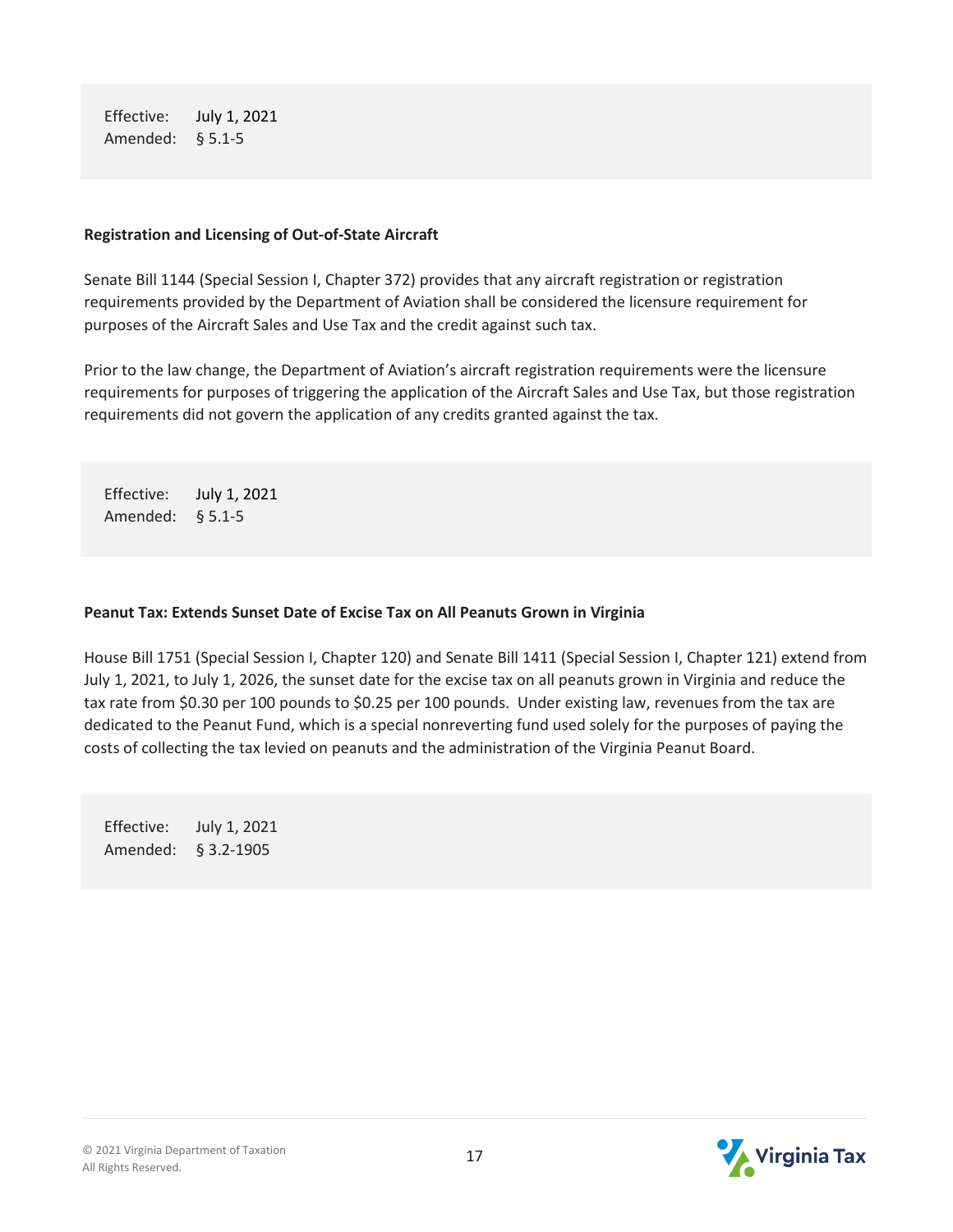### <span id="page-17-1"></span><span id="page-17-0"></span>**General Provisions**

#### <span id="page-17-2"></span>**Local Cigarette Tax: Regional Cigarette Tax Boards**

Senate Bill 1326 (Special Session I, Chapter 61) defines a regional cigarette tax board and sets forth the duties of such a regional cigarette tax board. Under this Act, the Northern Virginia Cigarette Tax Board is considered a regional tax board. This Act states that it is the policy of the Commonwealth that, where practical, local cigarette stamping and tax collection is encouraged to be accomplished through regional cigarette tax boards modeled on the Northern Virginia Cigarette Tax Board.

This Act requires the Department of Taxation to establish a task force to develop methods for modernizing the current stamping system and to provide assistance as appropriate to localities seeking new regional cigarette tax boards. The task force must include local government representatives, local commissioners of the revenue, cigarette wholesalers and distributors, and representatives of the Northern Virginia Cigarette Tax Board. The task force is required to submit its recommendations to the Virginia General Assembly by November 1, 2021.

Currently, a locality is permitted to delegate it's administrative and enforcement authority under its cigarette tax ordinance to one agency or authority. The only such regional entity currently in operation is the Northern Virginia Cigarette Tax Board, which administers and enforces local cigarette taxes on behalf of 19 jurisdictions.

Effective: July 1, 2021 Amended: § 58.1-3830 Added: § 58.1-3832.1

#### <span id="page-17-3"></span>**Underground Utility Facilities; Fairfax County**

Senate Bill 1385 (Special Session I, Chapter 505) removes the sunset date on a pilot program allowing a locality that has adopted the urban county executive form of government (Fairfax County) to request an electric utility to place underground electric distribution lines as part of a transportation infrastructure improvement project and changes a number of provisions in the program including:

- $\blacktriangleright$  Expanding the scope to include electric cooperatives, telecommunications providers, cable providers, and other utilities;
- Expanding the scope to include all underground facilities;
- **Placing additional limits on the levy to fund the project and the types of projects for which it may be** imposed; and
- Authorizing the locality to secure necessary permits on behalf of the utility or provider.

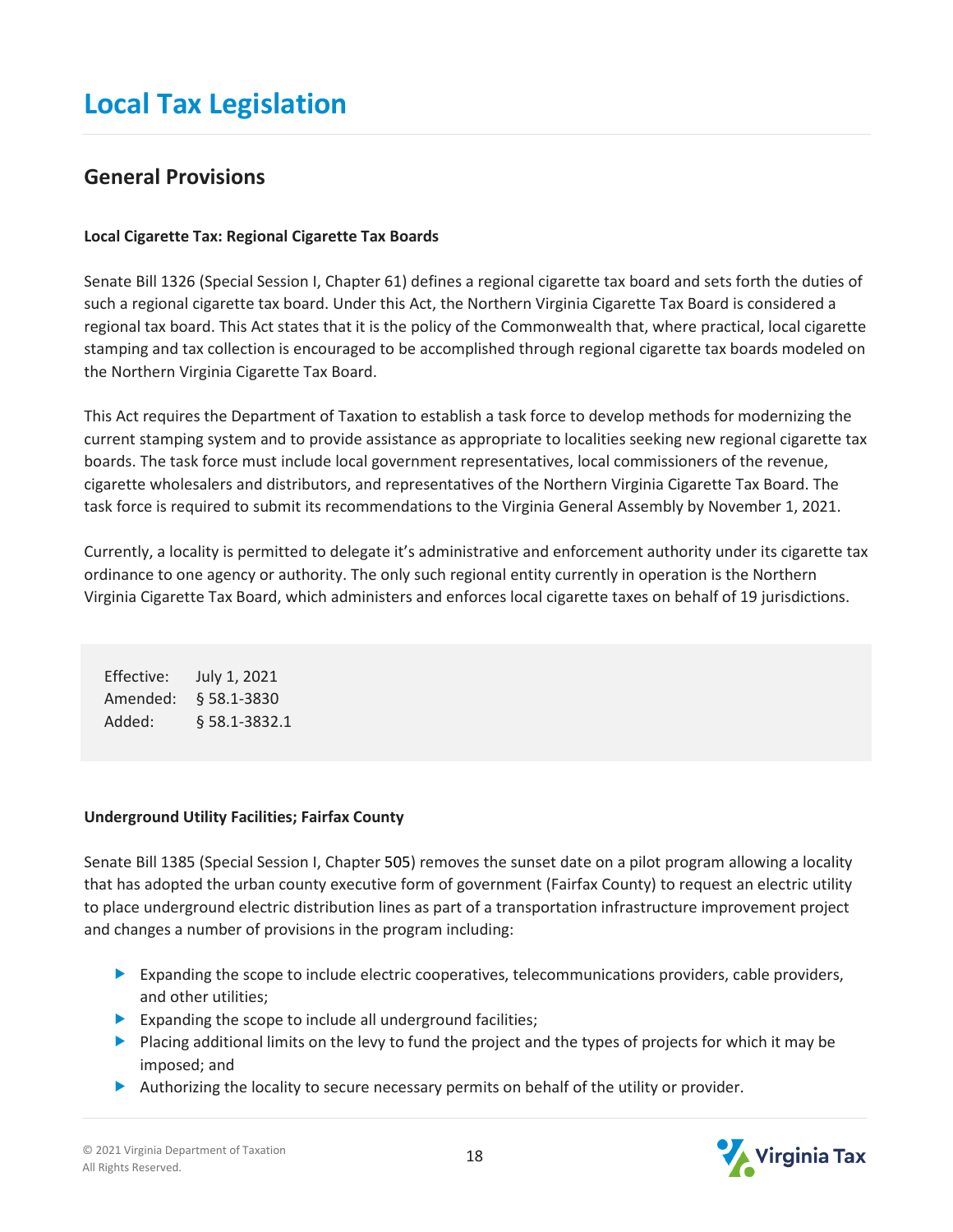Under state law, any county, city or town may impose a tax on the consumers of the utility service or services provided by any water or heat, light and power company with some rate restrictions. This Act permits Fairfax County to impose an additional levy on electric utility customers in the County not to exceed \$1 per month on residential customers and not to exceed 6.67 percent of the monthly amount charged to nonresidential consumers of the utility service. The initial proceeds of such levy must be dedicated to a project incorporating bus rapid transit on a road in the National Highway System serving a Metrorail station and an anticipated extension of Metrorail in a designated revitalization area in such locality. The provider of billing services must bill the tax to all users who are subject to the tax and to whom it bills for electricity service and remit such tax to the appropriate locality.

Effective: July 1, 2021 Amended: § 15.2-816.1

### <span id="page-18-0"></span>**Real Property Tax**

#### <span id="page-18-1"></span>**Sales of Tax Delinquent Land**

House Bill 2165 (Special Session I, Chapter 116) extends to 60 months the time period for which a local tax official may suspend an action for the sale of tax delinquent property. This Act also authorizes an official to suspend an action for sale if a person not a party to the action gives notice asserting ownership rights in the subject property via testate or intestate succession. If a court determines such person has ownership rights in the property, such person is allowed to enter into an installment plan to pay the delinquent taxes over a reasonable period of time not to exceed 60 months.

This Act also provides that a final court order confirming the sale of tax delinquent property shall not be entered sooner than the later of (i) 90 days after the official gives notice of the action, or (ii) 90 days after the official receives notice from a person not a party to the action asserting ownership rights.

Effective: July 1, 2021 Amended: § 58.1-3965

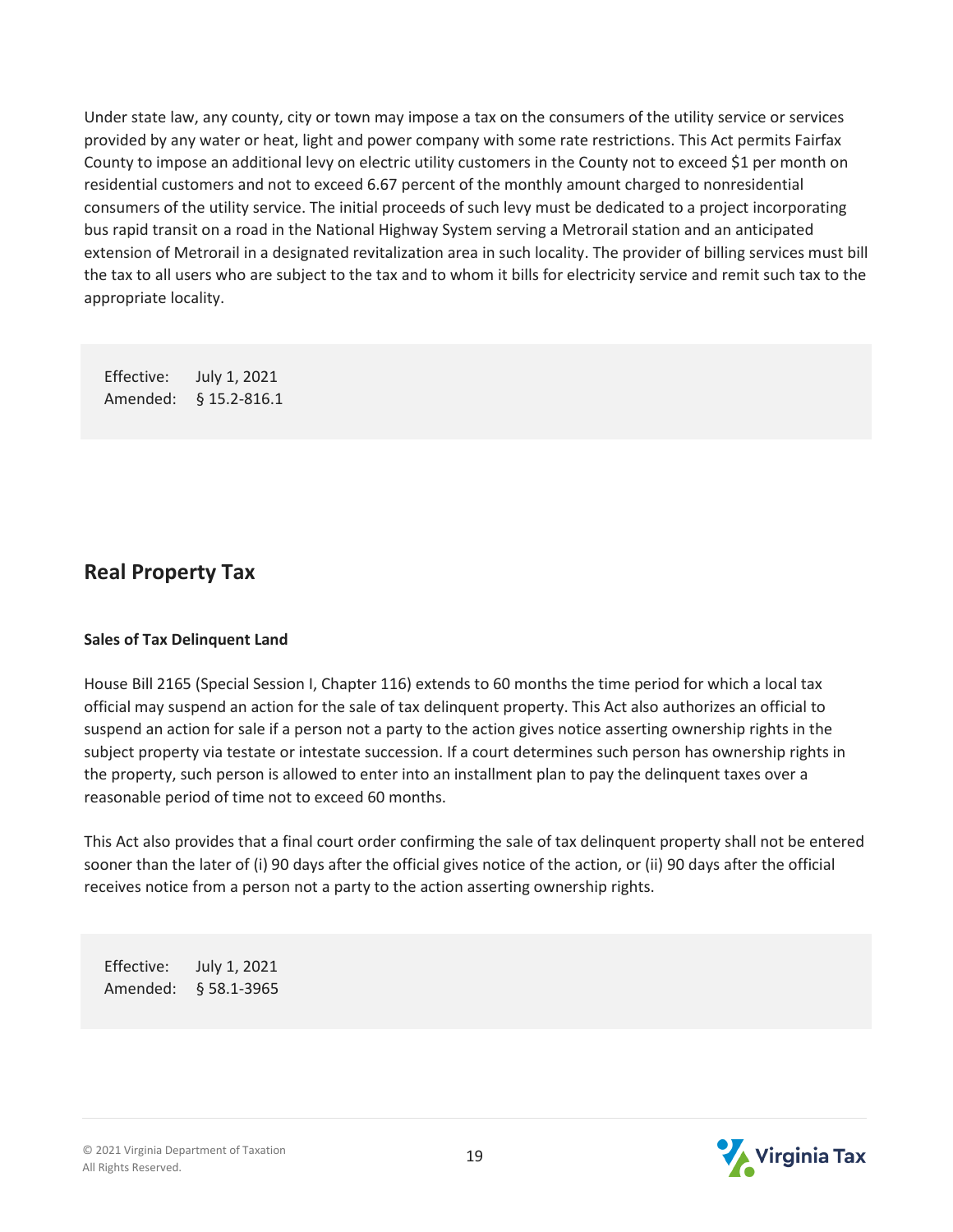#### <span id="page-19-0"></span>**Administration of Blighted and Derelict Properties in Certain Localities**

House Bill 1969 (Special Session I, Chapter 408) modifies the definition of "qualifying locality" to include any locality with a score of 100 or higher on the fiscal stress index, as published by the Department of Housing and Community Development in July 2020. The 2020 fiscal stress index lists 72 localities that would be included in this category.

Previously, a qualifying locality was one with a score of 107 or higher on the fiscal stress index for 2017. The index for Fiscal Year 2017 lists two localities that meet that criteria. Qualifying localities are able to (i) classify blighted and derelict properties as a separate class of taxable property and assess such property at a higher rate and (ii) sell delinquent tax lands six months after the locality has incurred abatement costs for buildings that have been condemned, constitute a nuisance, are a derelict building, or are declared to be blighted.

This Act also expands the list of localities that have different requirements for the appointment a special commissioner to convey tax-delinquent real estate to the locality in lieu of a public sale at auction. The Act includes any locality with a score of 100 or higher on the fiscal stress index, as published by the Department of Housing and Community Development in July 2020. Previously, the Cities of Norfolk, Richmond, Hopewell, Newport News, Petersburg, Fredericksburg, Hampton, and Martinsville were the only localities that had different requirements for appointing a special commissioner.

Effective: July 1, 2021 Amended: §§ 58.1-3221.6 and 58.1-3970.1

### <span id="page-19-1"></span>**Personal Property Tax**

#### <span id="page-19-2"></span>**Personal Property Tax Classification of Certain Motor Vehicles, Trailers**

House Bill 1774 (Special Session I, Chapter 347) expands the class of tangible personal property for rate purposes that encompasses motor vehicles, trailers, and semitrailers with a gross vehicle weight of 10,000 pounds or more used by a motor carrier engaged in interstate commerce on a for-hire basis to include such vehicles used to transport passengers. Under prior law, this class of property included motor vehicles used to transport property for hire by a motor carrier engaged in interstate commerce.

Effective: July 1, 2021 Amended: § 58.1-3506

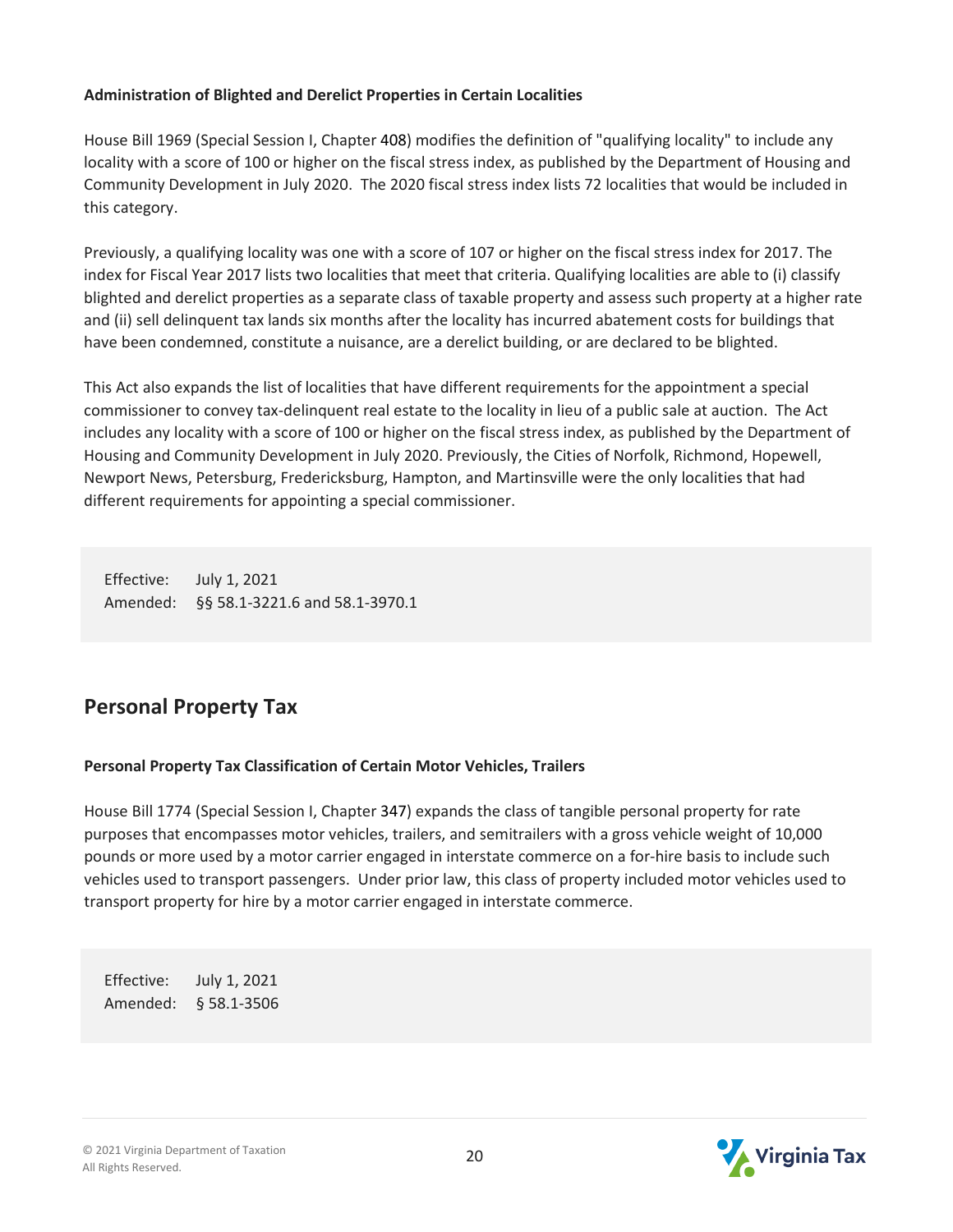#### <span id="page-20-0"></span>**Personal Property Tax Exemption: Motor Vehicles of 100 Percent Disabled Veterans**

Senate Bill 1130 (Special Session I, Chapter 156) provides that one motor vehicle, defined as only a passenger car or a pickup or panel truck that is registered for personal use, of a veteran of the Armed Forces of the United States or the Virginia National Guard, who has a 100 percent service-connected, permanent, and total disability is exempt from local taxes. A motor vehicle owned by a married person could qualify if either spouse is a veteran who is rated as 100 percent disabled. The exemption is applicable beginning on the date the motor vehicle is acquired or January 1, 2021, whichever is later, but not for any period of time prior to January 1, 2021. The exemption expires on the date of the disabled veteran's death and is not available for the surviving spouse. Such vehicle continues to be eligible for correction of assessment on appeal to a local assessing official.

Effective: July 1, 2021 Added: § 58.1-3668

#### <span id="page-20-1"></span>**Tax Exemptions and Revenue Shares for Energy Storage Systems**

House Bill 2006 (Special Session I, Chapter 49), House Bill 2269 (Special Session I, Chapter 429), and Senate Bill 1201 (Special Session I, Chapter 50) authorize localities to adopt revenue share ordinances on energy storage systems of up to \$1,400 per megawatt, with the maximum revenue share on storage systems as well as solar photovoltaic projects increasing by ten percent on July 1, 2026 and every five years thereafter for projects approved by the locality on or after January 1, 2021.

In addition, House Bill 2006 and Senate Bill 1201 provide that the certified pollution control equipment and facilities exemption for projects greater than five megawatts but less than 150 megawatts, and for projects greater than five megawatts where the locality has not adopted a revenue share ordinance, is 80 percent of the assessed value in the first five years of service, 70 percent in years six through ten, and 60 percent thereafter. The exemption for projects greater than 5 megawatts is 100 percent if the locality has imposed a revenue share. No exemption is available to projects greater than five megawatts that have not filed an application with the locality before July 1, 2030. These Acts also classify energy storage systems as certified pollution control equipment facilities regardless of whether or not such equipment has been certified to the Department of Taxation by a state certifying authority.

Effective: July 1, 2021 Amended: §§ 58.1-2600, 58.1-2628, 58.1-2636, and 58.1-3660

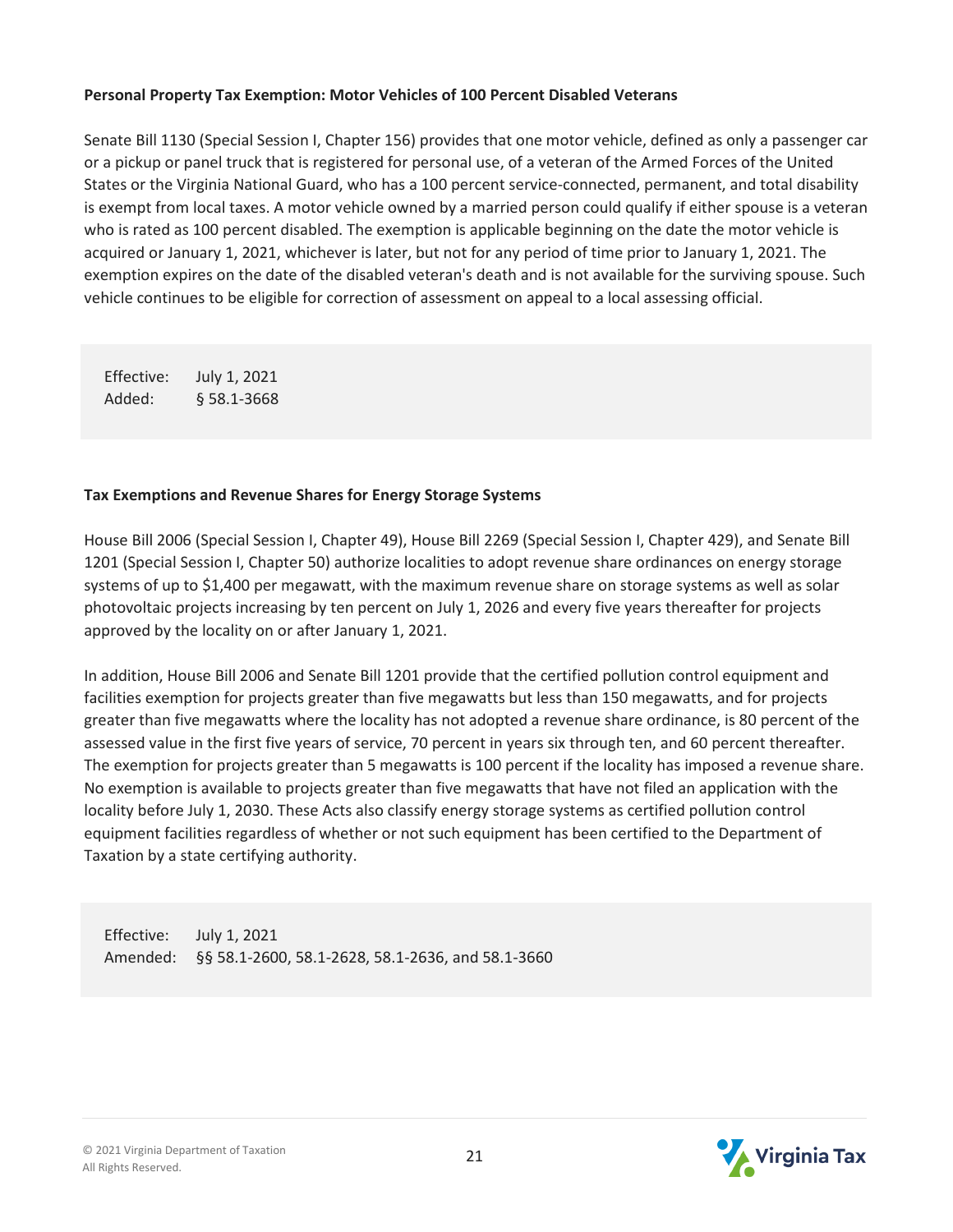### <span id="page-21-0"></span>**Other Local Tax Legislation**

#### <span id="page-21-1"></span>**Extension of the Local Gas Severance Tax Sunset Date**

House Bill 2293 (Special Session I, Chapter 430) extends the sunset date for the local gas road improvement tax from January 1, 2022 to January 1, 2024. Under prior law, the local gas road improvement tax imposed by the Virginia Coalfield Economic Development Authority could not be imposed on or after January 1, 2022.

Effective: July 1, 2021 Amended: § 58.1-3713

#### <span id="page-21-2"></span>**Combined Transient Occupancy and Food and Beverage Tax**

Senate Bill 1438 (Special Session I, Chapter 62) clarifies that for purposes of the combined transient occupancy and food and beverage tax that is authorized in Rappahannock and Madison Counties, the rate limit for the tax shall be the same as if the two taxes were imposed separately. This Act also clarifies that a referendum is not required as a prerequisite to the imposition of the food and beverage tax portion of the combined tax.

Effective: July 1, 2021 Amended: § 58.1-3842

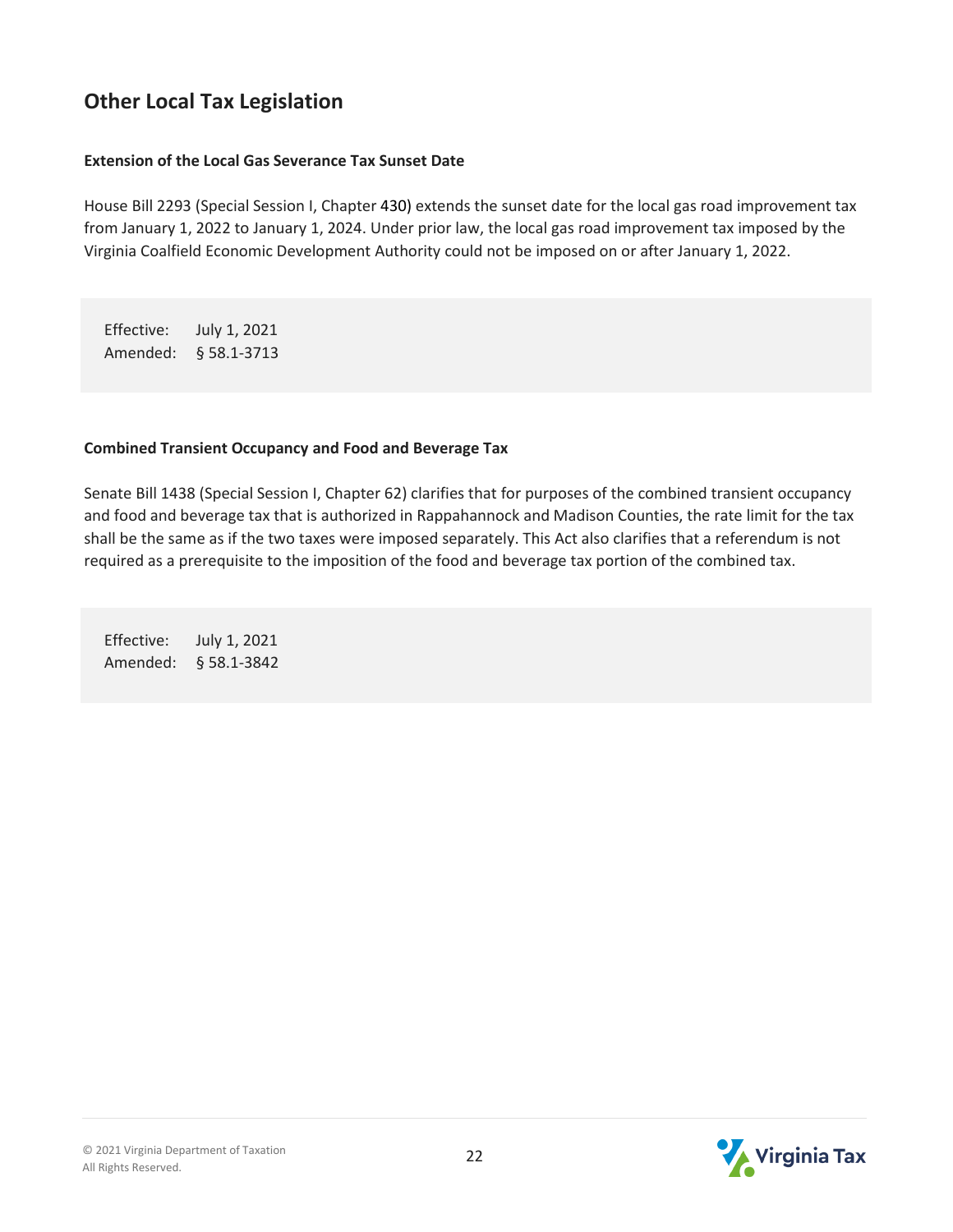## <span id="page-22-0"></span>**Legislative Studies/Reports**

#### <span id="page-22-1"></span>**Joint Subcommittee on Tax Policy**

Item 1 (AA) of the 2021 Appropriation Act (House Bill 1800, Special Session I, Chapter 552) establishes a Joint Subcommittee on Tax Policy ("the Subcommittee"). The Subcommittee is required to:

- Evaluate the fiscal impact of amendments to tax brackets, rates, credits, deductions, and exemptions;
- Evaluate factors relevant to making Virginia's individual income tax system more fair and equitable;
- Give consideration to the fairness, certainty, convenience of payment, economy in collection, simplicity, neutrality, and economic efficiency of the Commonwealth's tax policies and any changes thereto; and
- Recommend whether the General Assembly should amend the Code of Virginia.

The Subcommittee is required to consist of twelve members: six members from the Senate Finance and Appropriations Committee, three members from the House Appropriations Committee, and three members from the House Finance Committee. Each member of the Subcommittee is required to be appointed by the chair of the corresponding committee.

To assist the Subcommittee, all agencies of the Commonwealth are required to provide technical assistance upon request and the Chair of the Subcommittee. The Chair of the Subcommittee is permitted to appoint a workgroup that may consist of the staff of the Senate Finance and Appropriations Committee, the House Appropriations Committee, and the House Finance Committee, as well as any other stakeholders deemed appropriate.

Effective: July 1, 2021

#### <span id="page-22-2"></span>**Working Group to Study the Feasibility of Adopting Unitary Combined Reporting**

House Joint Resolution 563 (Special Session I) directs the Division of Legislative Services, in conjunction with the Department of Taxation, to establish a work group to assess the feasibility of transitioning to a unitary combined reporting system for corporate income tax purposes. This work group is required to assess the following with respect to Virginia potentially adopting unitary combined reporting:

- $\blacktriangleright$  Administrative feasibility;
- **Impact on major classifications of corporations operating in Virginia;**
- **IMPACT ON COLLEG** PROPORATE EXPANSION WITHIN And into Virginia; and
- Projected impact on Virginia's tax revenue.

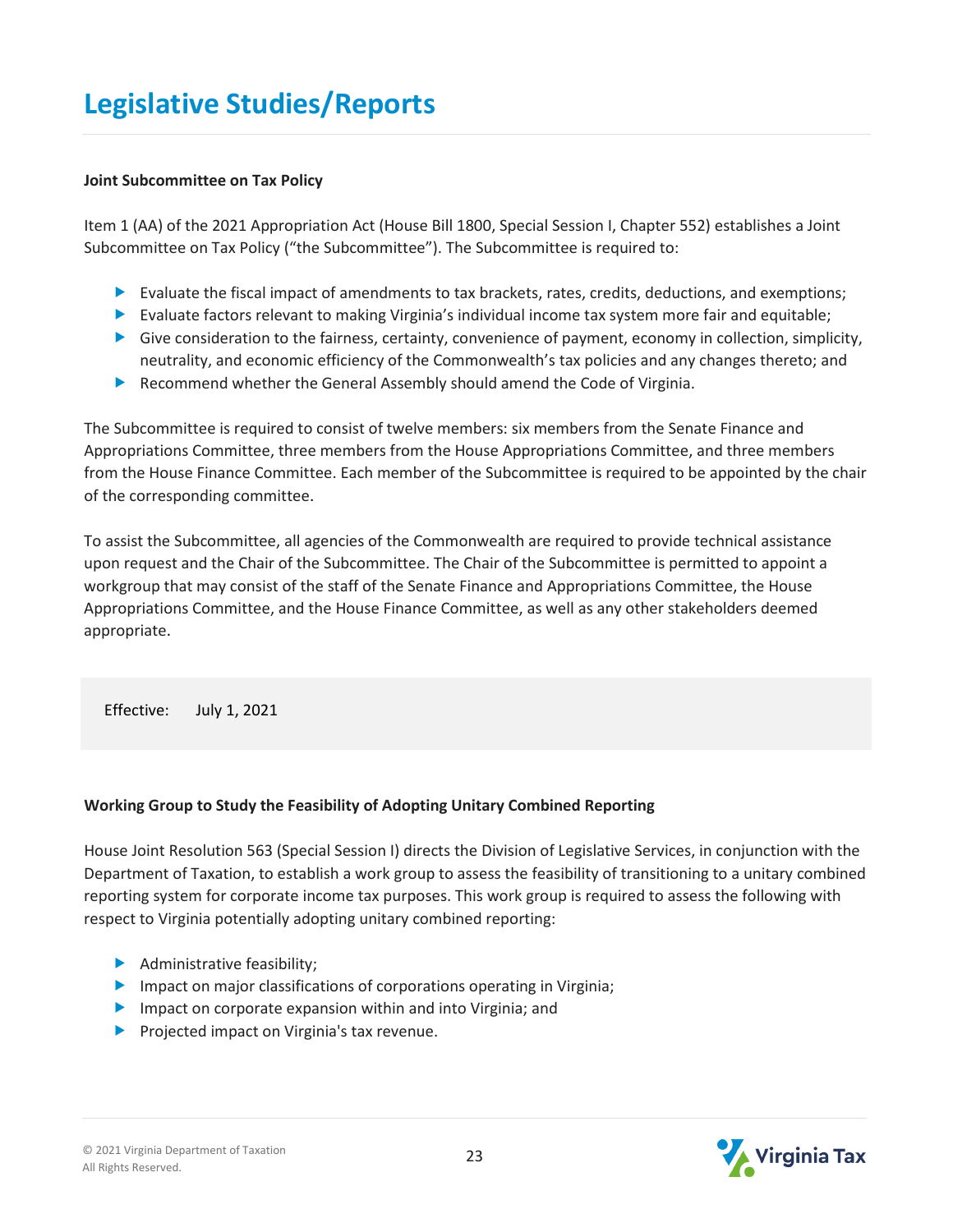The work group is also required to:

- **IDENTIFY And Make recommendations any legislation necessary should Virginia transition to unitary** combined reporting;
- Identify the different legal authorities and requirements that would apply to affected corporations;
- $\blacktriangleright$  Identify and solicit input from affected corporations; and
- Estimate the fiscal impact to Virginia of transitioning to unitary combined reporting.

The Secretary of Finance, the Secretary of Commerce and Trade, and the Chairmen of the House Committee on Finance and the Senate Committee on Finance and Appropriations are required to be represented on this work group and participate in selecting its members.

The work group is required to submit a summary of its findings, recommendations, and a draft of any recommended legislation to the Chairmen of the House Committee on Finance and the Senate Committee on Finance and Appropriations no later than November 1, 2021.

Effective: July 1, 2021

#### <span id="page-23-0"></span>**Unitary Combined Reporting Informational Return Requirement**

Section 3-5.23 of the 2021 Appropriation Act (House Bill 1800, Special Session I, Chapter 552) requires corporations that are members of a unitary business to file a report, in a manner prescribed by the Tax Commissioner, for the unitary combined group containing the unitary combined net income of such group. The report is required to be based on Taxable Year 2019 computations and must include, at a minimum, the difference in tax owed as a result of filing a unitary combined report compared to the tax owed under the current filing requirements. This report is required to be submitted to the Department on or before July 1, 2021, which date may not be extended. Any corporation required to submit this that fails to do so by July 1, 2021, or that makes a material omission or misstatement in connection with this report, is subject to a \$10,000 penalty. The Commissioner may waive this penalty upon the determination that the requirement would cause an undue hardship.

For purposes of this report, a unitary business is defined as a single economic enterprise made up either of separate parts of a single business entity or of a commonly controlled group of business entities that are sufficiently interdependent, integrated, and interrelated through their activities so as to provide a synergy and mutual benefit that produces a sharing or exchange of value among them and a significant flow of value to the separate parts. A unitary business includes that part of the business that meets this definition and is conducted by a taxpayer through the taxpayer's interest in a partnership, whether the interest in that partnership is held directly or indirectly through a series of partnerships or other pass-through entities. A unitary business does not include persons subject to, or that would be subject to, if doing business in Virginia, the Insurance Premiums License Tax or the Bank Franchise Tax.

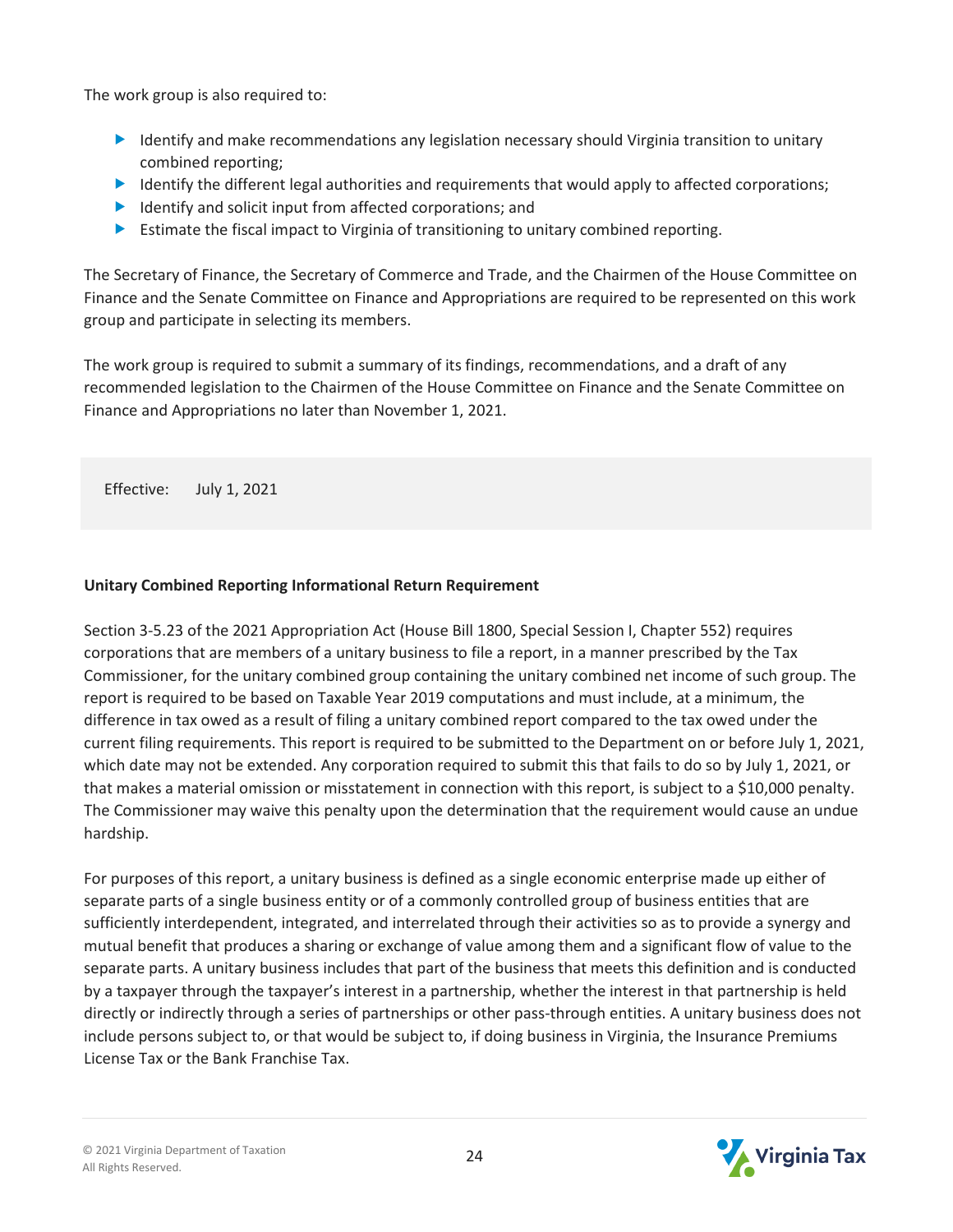The Tax Commissioner is required to submit a report regarding the information provided though this reporting requirement to the Chairmen of the Senate Finance and Appropriations Committee, House Appropriations Committee, and House Finance Committee by December 1, 2021.

Effective: July 1, 2021

#### <span id="page-24-0"></span>**Online Portal for Tax Practitioners: the Department Required to Analyze the Prospects of Establishing**

House Bill 2060 (Special Session I, Chapter 414) requires the Department to analyze the prospect of establishing an online portal for tax practitioners who possess a valid Power of Attorney and Declaration of Representative form to access client information. In its analysis, the Department is required to evaluate comparable services offered by the Internal Revenue Service or other states, and cybersecurity concerns associated with providing such services.

This Act requires the Department to identify the estimated costs associated with the creation of such a portal, and report its findings and recommendations to the Chairmen of the House Committee on Appropriations, House Committee on Finance, and Senate Committee on Finance and Appropriations no later than December 1, 2021.

Effective: July 1, 2021

#### <span id="page-24-1"></span>**JLARC to Study Increasing the Progressivity of Virginia's Individual Income Tax System**

House Joint Resolution 567 (Special Session I) requires the Joint Legislative Audit and Review Commission (JLARC) to study increasing the progressivity of Virginia's individual income tax system. JLARC is required to evaluate the fiscal impact of amendments to tax brackets, tax rates, credits, deductions, and exemptions, as well as any other factors it deems relevant to making Virginia's individual income tax system more progressive and fair in response to economic dynamics. JLARC is required to recommend whether the General Assembly should amend the Code of Virginia or administrative regulations of the Department of Taxation and to make any other appropriate recommendations.

The Department is required to provide technical assistance to JLARC. JLARC is required to consult with staff of the House Committee on Finance, the House Committee on Appropriations, the Senate Committee on Finance and Appropriations, and any other stakeholders deemed appropriate. All agencies of the Commonwealth are required to provide assistance to JLARC for this study, upon request.

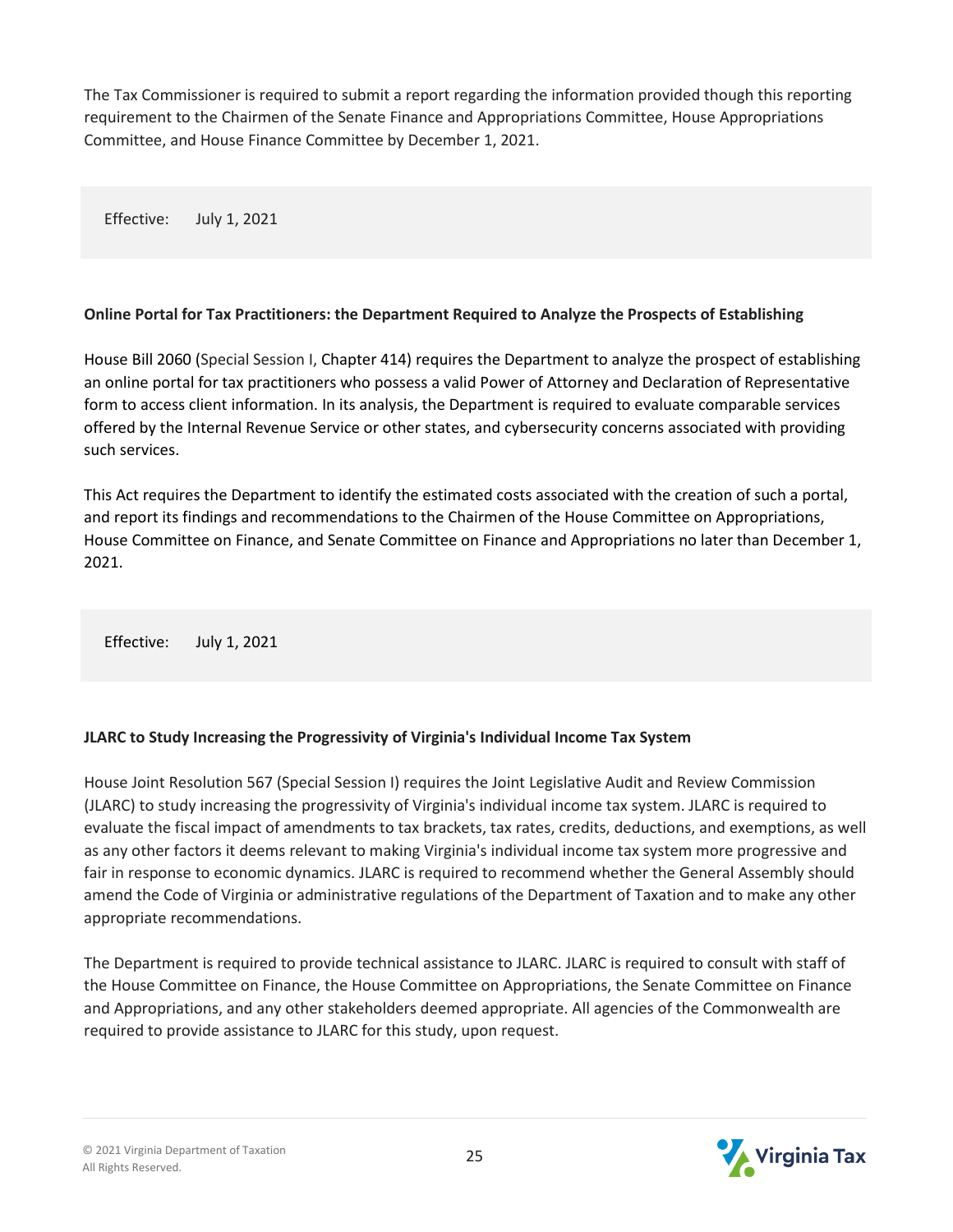JLARC is required to complete its meetings by November 30, 2022, and submit an executive summary of its findings and recommendations to the Division of Legislative Automated Systems no later than the first day of the 2023 Regular Session of the General Assembly. The executive summary is required to state whether JLARC intends to submit to the General Assembly and the Governor a report of its findings and recommendations for publication as a House or Senate document.

Effective: July 1, 2021

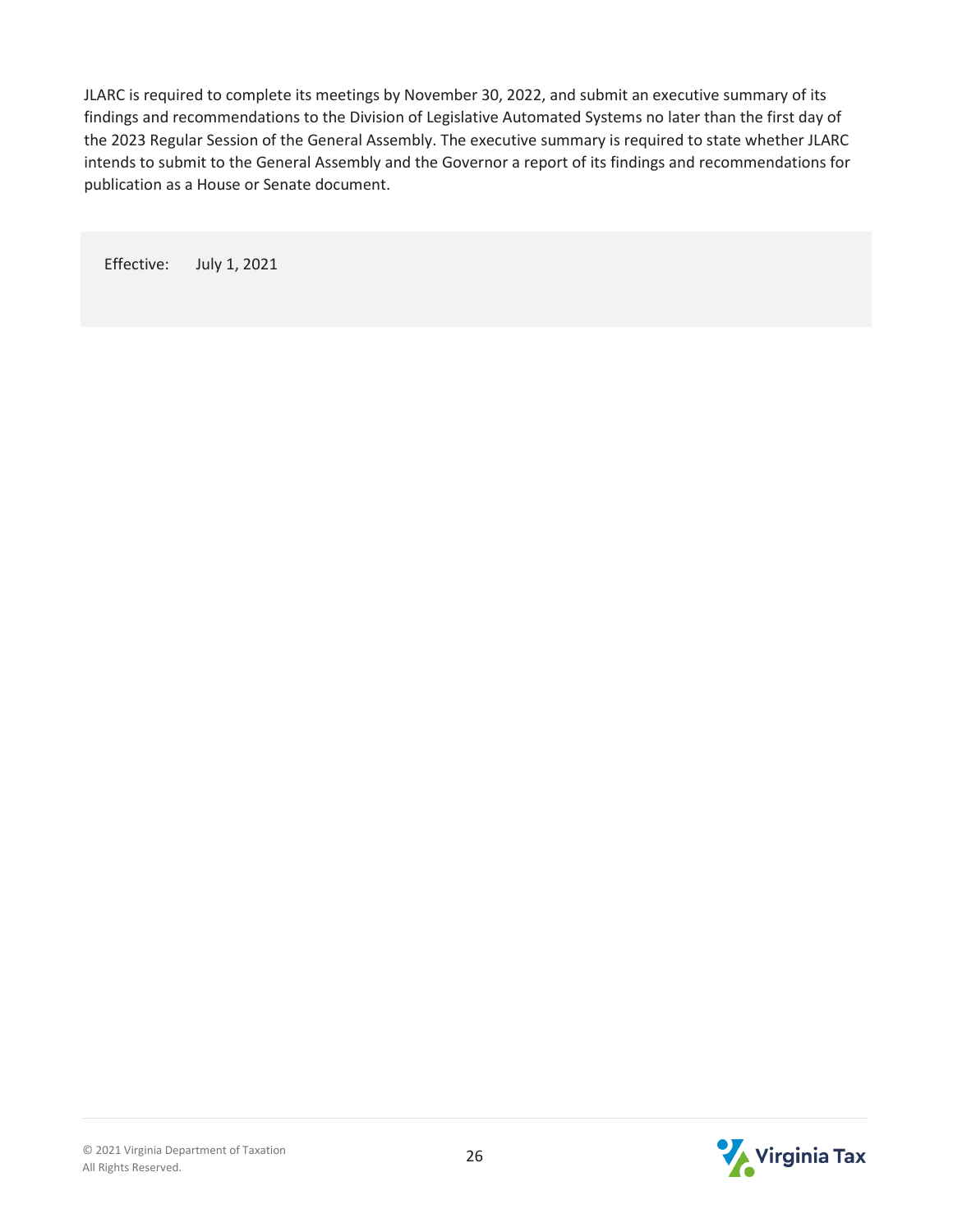## **Index by Bill Number**

| <b>Bill No.</b>    | Chapter   | <b>Subject</b>                                                                                                                              | Page |
|--------------------|-----------|---------------------------------------------------------------------------------------------------------------------------------------------|------|
| HB 1751            | 120       | Peanut Tax: Extends Sunset Date of Excise Tax on All Peanuts Grown                                                                          |      |
|                    |           |                                                                                                                                             |      |
| HB 1763            | 39        |                                                                                                                                             |      |
| HB 1774            | 347       | Personal Property Tax Classification of Certain Motor Vehicles, Trailers  20                                                                |      |
| HB 1800            | 552       |                                                                                                                                             |      |
| HB 1800            | 552       | Electronic Requirement for Certain Individual Income Tax Payments 6                                                                         |      |
| HB 1800            | 552       | Timeframe for Collection of Delinquent Tax Debt and Contracting of                                                                          |      |
|                    |           |                                                                                                                                             |      |
| HB 1800            | 552       | Unitary Combined Reporting Informational Return Requirement 24                                                                              |      |
| HB 1851            | 45        | Aircraft Sales and Use Tax; Unmanned Aircraft Exempt from Registration                                                                      |      |
|                    |           |                                                                                                                                             |      |
| HB 1884            | 162       | Authority to Release Certain Confidential Taxpayer Information to                                                                           |      |
|                    |           |                                                                                                                                             |      |
| HB 1899            | 553       |                                                                                                                                             |      |
| HB 1916            | 47        | Research and Development Tax Credits: Expansion of Credits to the                                                                           |      |
|                    |           |                                                                                                                                             |      |
| HB 1935            | 117       | Advancement of Virginia's Fixed Date Conformity to the Internal                                                                             |      |
|                    |           |                                                                                                                                             |      |
| HB 1969            | 408       | Administration of Blighted and Derelict Properties in Certain Localities 20                                                                 |      |
| HB 1999            | 536       | Waiver of Interest When Governor Declares a State of Emergency7                                                                             |      |
| HB 2006            | 49        | Tax Exemptions and Revenue Shares for Energy Storage Systems 21                                                                             |      |
| HB 2059            | 413       |                                                                                                                                             |      |
| HB 2060            | 414       | Online Portal for Tax Practitioners: the Department Required to                                                                             |      |
|                    |           |                                                                                                                                             |      |
| HB 2165            | 116       |                                                                                                                                             |      |
| HB 2185<br>HB 2269 | 55<br>429 | Retail Sales and Use Tax Exemption for Personal Protective Equipment  12<br>Tax Exemptions and Revenue Shares for Energy Storage Systems 21 |      |
| HB 2273            | 367       | Retail Sales and Use Tax Exemption for Data Centers: Requirement for                                                                        |      |
|                    |           |                                                                                                                                             |      |
| HB 2293            | 430       | Extension of the Local Gas Severance Tax Sunset Date  22                                                                                    |      |
| HB 2312            | 551       | Marijuana: Legalization of Simple Possession; Penalties  16                                                                                 |      |
| HJ 563             |           | Working Group to Study the Feasibility of Adopting Unitary                                                                                  |      |
|                    |           |                                                                                                                                             |      |
| HJ 567             |           | JLARC to Study Increasing the Progressivity of Virginia's Individual                                                                        |      |
|                    |           |                                                                                                                                             |      |
| SB 1098            | 46        | Aircraft Sales and Use Tax; Unmanned Aircraft Exempt from Registration                                                                      |      |
|                    |           |                                                                                                                                             |      |
| SB 1112            | 48        | Research and Development Tax Credits: Expansion of Credits to the                                                                           |      |
|                    |           |                                                                                                                                             |      |
| SB 1130            | 156       | Personal Property Tax Exemption: Motor Vehicles of 100 Percent                                                                              |      |
|                    |           |                                                                                                                                             |      |
| SB 1144            | 372       |                                                                                                                                             |      |
| SB 1146            | 118       | Advancement of Virginia's Fixed Date Conformity to the Internal                                                                             |      |
|                    |           |                                                                                                                                             |      |
| SB 1158            | 373       | Port of Virginia Tax Credits: Extension of the Sunset Dates 11                                                                              |      |
| SB 1162            | 40        |                                                                                                                                             |      |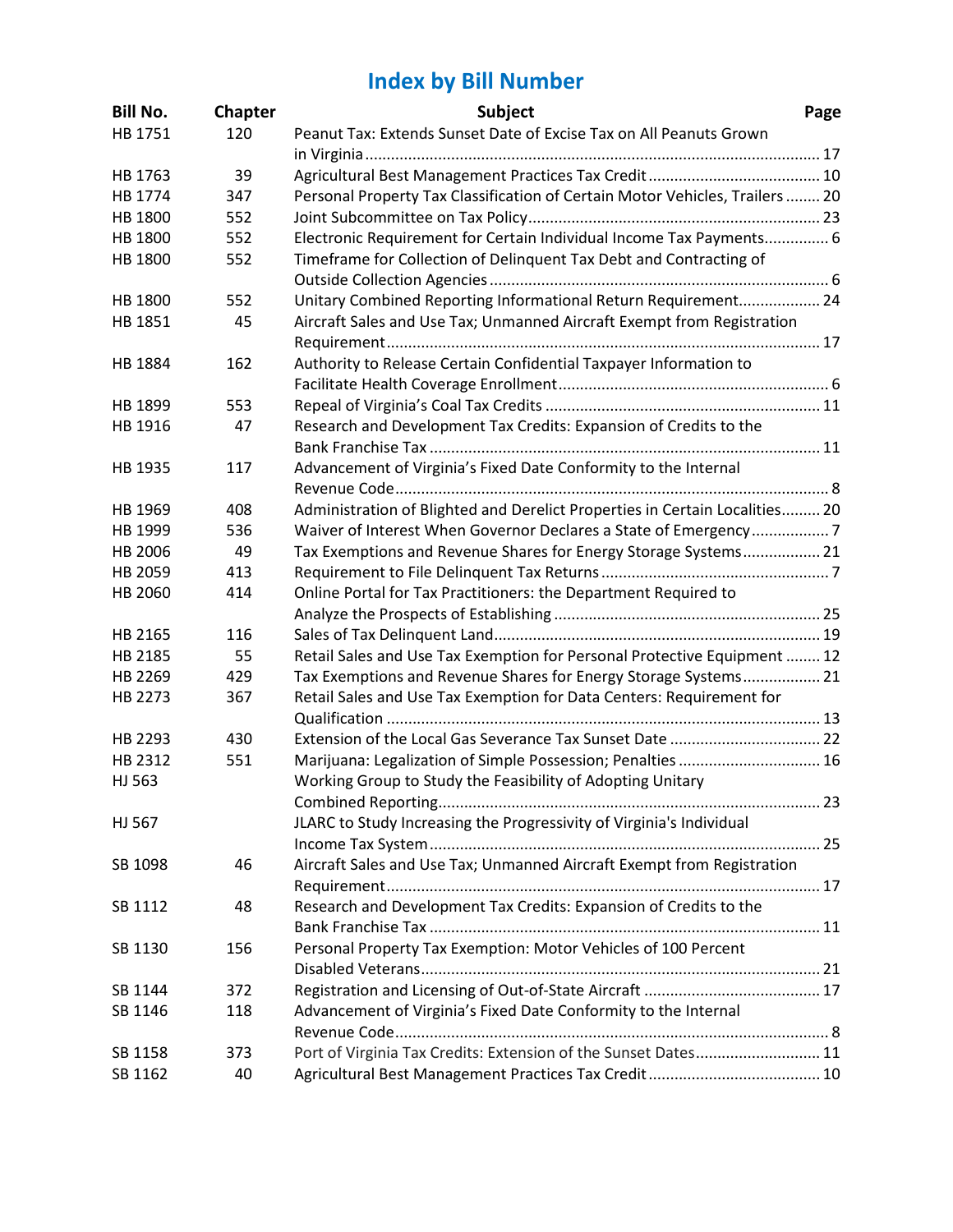## **Index by Bill Number**

| <b>Bill No.</b> | Chapter | <b>Subject</b>                                                           | Page |
|-----------------|---------|--------------------------------------------------------------------------|------|
| SB 1163         | 272     | Tax Credit for Purchase of Conservation Tillage and Precision            |      |
|                 |         |                                                                          |      |
| SB 1201         | 50      | Tax Exemptions and Revenue Shares for Energy Storage Systems 21          |      |
| SB 1252         | 554     |                                                                          |      |
| SB 1261         | 489     |                                                                          |      |
| SB 1302         | 248     |                                                                          |      |
| SB 1326         | 61      |                                                                          |      |
| SB 1385         | 505     |                                                                          |      |
| SB 1398         | 383     | Retail Sales and Use and Transient Occupancy Taxes on Room Rentals 14    |      |
| SB 1403         | 56      | Retail Sales and Use Tax Exemption for Personal Protective Equipment  12 |      |
| SB 1406         | 550     | Marijuana: Legalization of Simple Possession; Penalties 16               |      |
| SB 1411         | 121     | Peanut Tax: Extends Sunset Date of Excise Tax on All Peanuts Grown in    |      |
|                 |         |                                                                          |      |
| SB 1423         | 367     | Retail Sales and Use Tax Exemption for Data Centers: Requirement for     |      |
|                 |         |                                                                          |      |
| SB 1438         | 62      | Combined Transient Occupancy and Food and Beverage Tax  22               |      |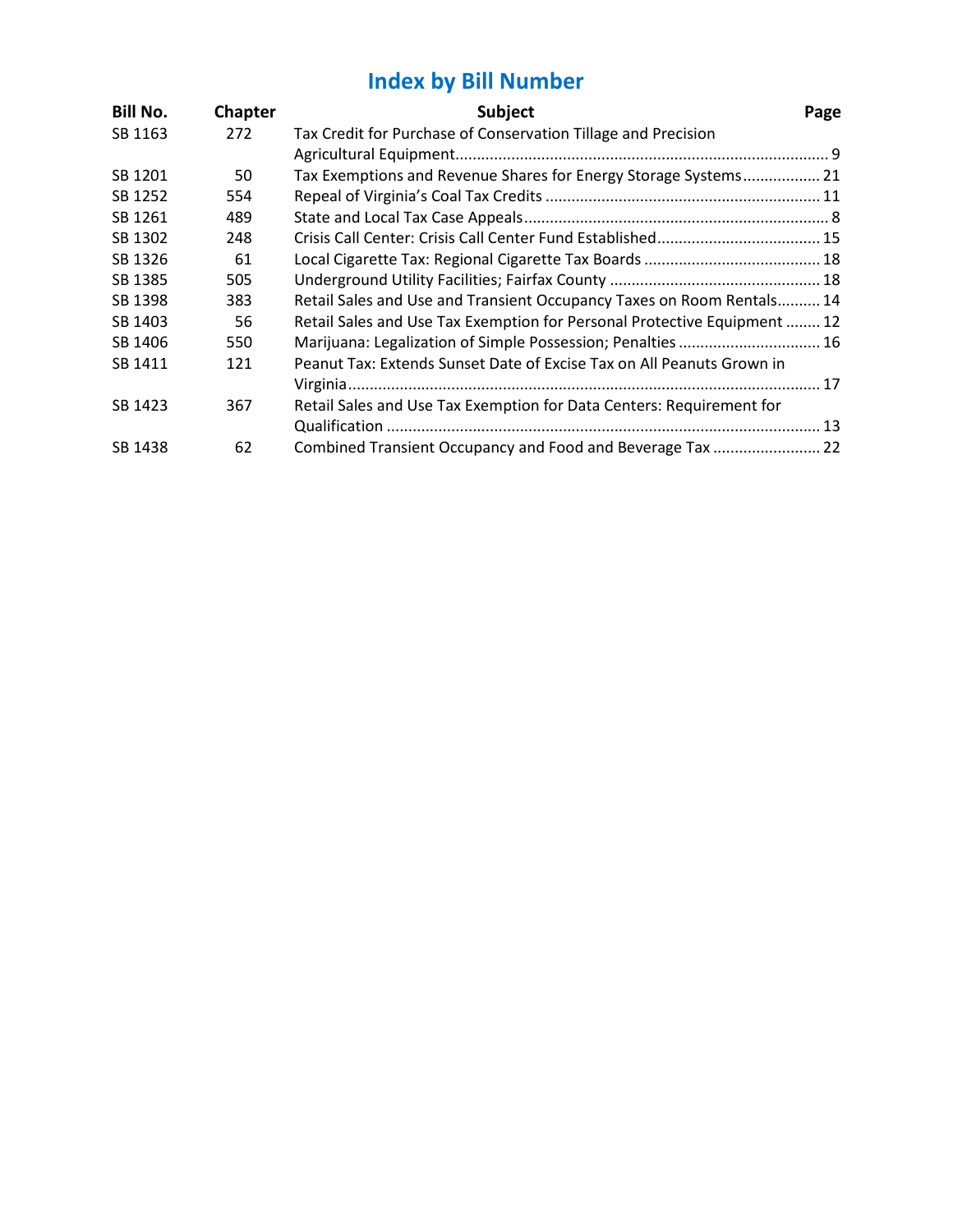## **Index by Chapter Number**

| <b>Bill No.</b> | Chapter | <b>Subject</b>                                                              | Page |
|-----------------|---------|-----------------------------------------------------------------------------|------|
| HB 1763         | 39      |                                                                             |      |
| SB 1162         | 40      |                                                                             |      |
| HB 1851         | 45      | Aircraft Sales and Use Tax; Unmanned Aircraft Exempt from Registration      |      |
| SB 1098         | 46      | Aircraft Sales and Use Tax; Unmanned Aircraft Exempt from Registration      |      |
| HB 1916         | 47      | Research and Development Tax Credits: Expansion of Credits to the           |      |
| SB 1112         | 48      | Research and Development Tax Credits: Expansion of Credits to the           |      |
| HB 2006         | 49      | Tax Exemptions and Revenue Shares for Energy Storage Systems 21             |      |
| SB 1201         | 50      | Tax Exemptions and Revenue Shares for Energy Storage Systems 21             |      |
| HB 2185         | 55      | Retail Sales and Use Tax Exemption for Personal Protective Equipment  12    |      |
| SB 1403         | 56      | Retail Sales and Use Tax Exemption for Personal Protective Equipment  12    |      |
| SB 1326         | 61      |                                                                             |      |
| SB 1438         | 62      | Combined Transient Occupancy and Food and Beverage Tax  22                  |      |
| HB 2165         | 116     |                                                                             |      |
| HB 1935         | 117     | Advancement of Virginia's Fixed Date Conformity to the Internal             |      |
| SB 1146         | 118     | Advancement of Virginia's Fixed Date Conformity to the Internal             |      |
| HB 1751         | 120     | Peanut Tax: Extends Sunset Date of Excise Tax on All Peanuts Grown in       |      |
| SB 1411         | 121     | Peanut Tax: Extends Sunset Date of Excise Tax on All Peanuts Grown in       |      |
| SB 1130         | 156     | Personal Property Tax Exemption: Motor Vehicles of 100 Percent              |      |
| HB 1884         | 162     | Authority to Release Certain Confidential Taxpayer Information to           |      |
| SB 1302         | 248     |                                                                             |      |
| SB 1163         | 272     | Tax Credit for Purchase of Conservation Tillage and Precision               |      |
| HB 1774         | 347     | Personal Property Tax Classification of Certain Motor Vehicles, Trailers 20 |      |
| HB 2273         | 367     | Retail Sales and Use Tax Exemption for Data Centers: Requirement for        |      |
| SB 1423         | 367     | Retail Sales and Use Tax Exemption for Data Centers: Requirement for        |      |
| SB 1144         | 372     |                                                                             |      |
| SB 1158         | 373     | Port of Virginia Tax Credits: Extension of the Sunset Dates 11              |      |
| SB 1398         | 383     | Retail Sales and Use and Transient Occupancy Taxes on Room Rentals 14       |      |
| HB 1969         | 408     | Administration of Blighted and Derelict Properties in Certain Localities 20 |      |
| HB 2059         | 413     |                                                                             |      |
| HB 2060         | 414     | Online Portal for Tax Practitioners: the Department Required to             |      |
| HB 2269         | 429     | Tax Exemptions and Revenue Shares for Energy Storage Systems 21             |      |
| HB 2293         | 430     | Extension of the Local Gas Severance Tax Sunset Date  22                    |      |